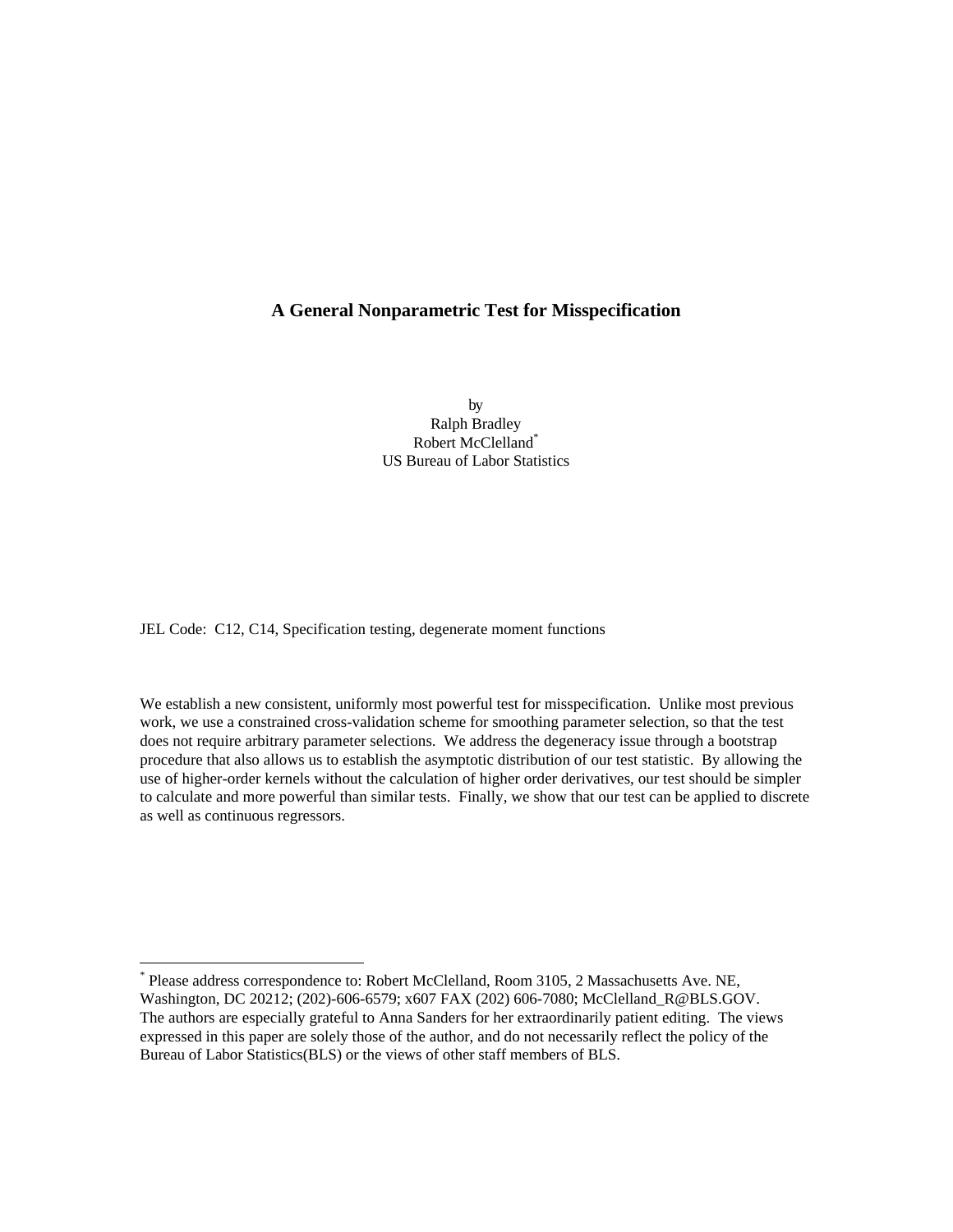## **I. Introduction**

-

Recent literature on misspecification tests has focused on tests that are consistent against all alternatives. For example, Wooldridge (1992), and Lee, Granger and White (1993) develop tests for neglected nonlinearity using the same theory as Bierens (1990). While these tests have a desirable robustness, there are serious implementation issues. Bradley and McClelland (1993) (1994), Hong and White (1993), Stinchcombe and White (1993), Bierens and Ploberger (1994), Whang and Andrews (1993), De Jong and Bierens (1994), Hong (1993), and Horowitz and Härdle (1994) all develop new tests based on the underlying theory of Bierens (1990), and that address these issues. $<sup>1</sup>$ </sup>

To obtain consistency against all misspecifications, these tests necessarily use nonparametric estimators such as kernel estimators. As a consequence, a smoothing parameter must be selected for each of these tests. Unfortunately, selection of this parameter affects the finite sample size and power of the statistic and only Bradley and McClelland (1993) (1994) offer any guidance in its selection in finite samples.

Most of the above tests are not only consistent against all alternatives, they are also in the class of the uniformly most powerful tests (UPT). The UPT, established in Bradley and McClelland (1993) and Stinchcombe and White (1992), has as its first moment the expectation of the product of the regression residual and the conditional expectation of the residual given the regressors. Unfortunately, because the

 $1$  Horowitz and Härdle (1994) is mentioned for completeness. However, the test in this paper is not based on a underlying statistic that is largest under misspecification and consistent against all alternatives. To remove problems of dimensionality when there is more than one regressor, Härdle and Horowitz use the misspecified functional form as the argument to the kernel regression function. This feature does not allow the test to be consistent against all alternatives and therefore is not in the class of tests that we discuss in this paper.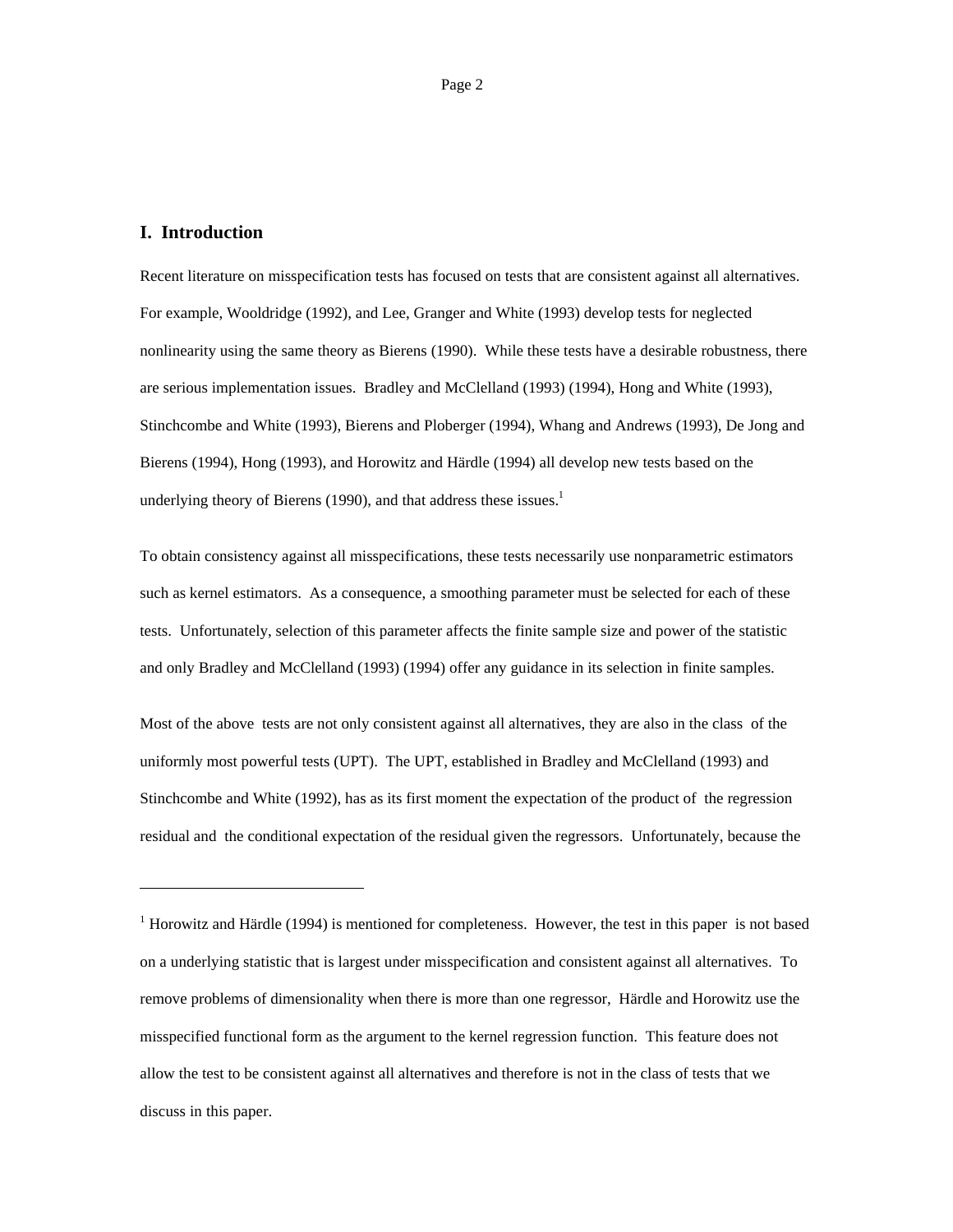conditional expectation of the residual equals zero everywhere in the domain under the null hypothesis, tests of its correlation with other variables degenerate to a constant.

Attempts to correct this problem fall into two dissimilar categories. Wooldridge (1992) is an example of the first category in which he places restrictions on the expansion of his series estimator to keep the statistic from degenerating. In the second category Hong and White prevent degeneration by standardizing the sample moment of their test at a rate greater than root-n.<sup>2</sup> It is now widely recognized that the second category of tests have higher power than the first. What has not been generally recognized is that this occurs partly because the first solution forces the noncentrality parameter of the tests to converge to a form that is not the UPT.

In a later paper, Hong (1993) designs a second category test that allows the smoothing parameter to converge at an "optimal" rate so that the nonparametric estimator achieves the optimal convergence in terms of the integrated mean square error (IMSE) criterion for second order kernel functions. Although further reduction of the IMSE is possible through the use of higher order kernels, the use of the second derivative of the nonparametric components in his test would require extremely messy and tedious estimation of higher order derivatives.

A final issue that has received little attention involves the type of data sets upon which these tests may be used. With the exception of De Jong (1991), who extends the Bierens (1990) test to time series data, these tests are restricted by the common assumptions that all variables are independently and identically distributed and continuous.

In this paper we establish a new consistent test for misspecification whose non centrality parameter converges to the UPT under misspecification. Unlike most other tests, it establishes an automatic mechanism to select the smoothing parameter. By using a cross-validation scheme, the test makes no

-

### Page 3

 $2$  This is the rate used for the sample moments for parametric statistical tests. See Davidson and McKinnon (1993) page 112-113.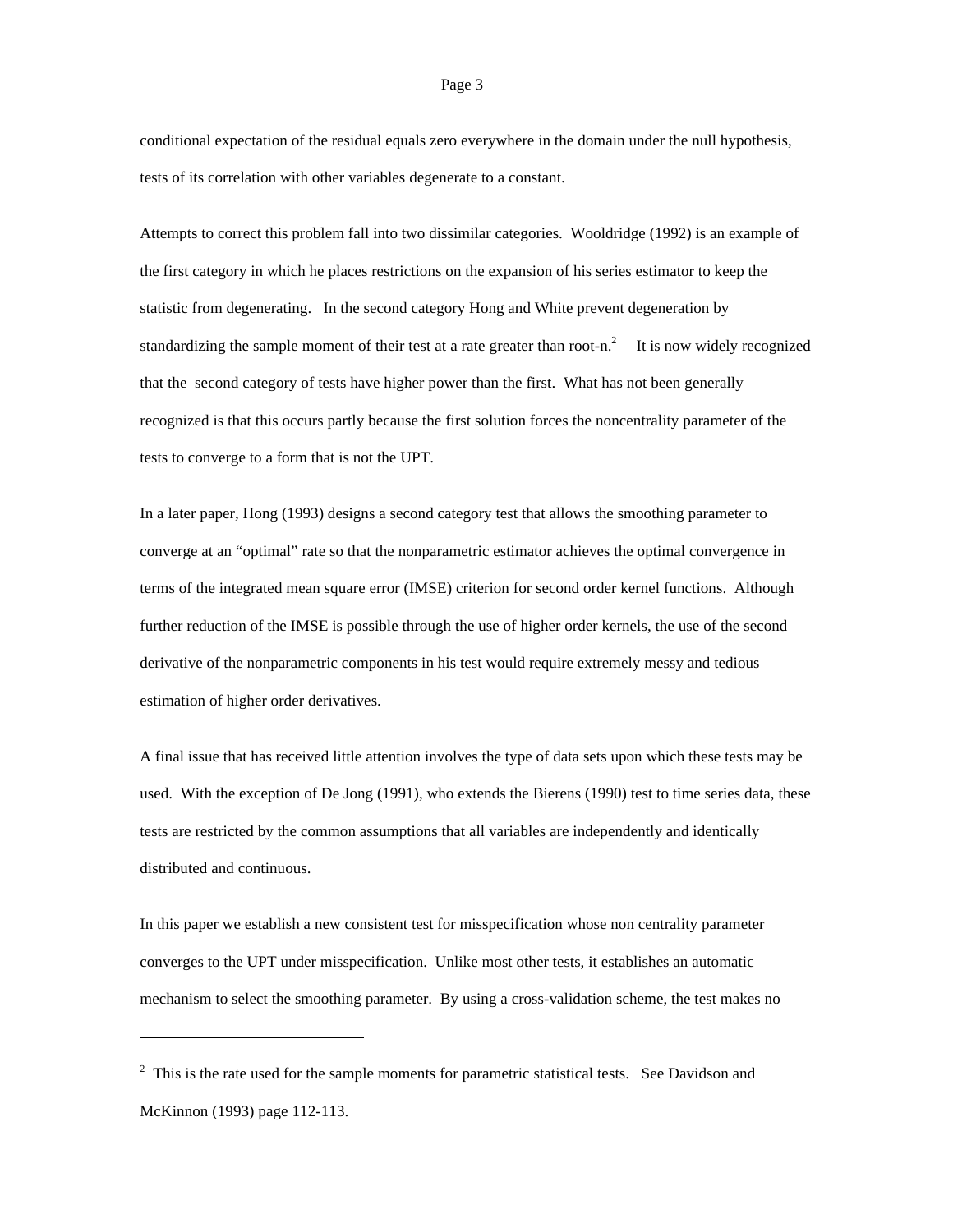demands of the researcher, such as arbitrarily selecting a smoothing parameter. Rather than use either of the two previous approaches to the degeneracy issue, we employ a bootstrap procedure that uses variation in the resampling to prevent degeneration of the test statistic. Finally, we show that our test can be applied to discrete as well as continuous regressors.

## **II. Notation, Definitions and the Null Hypothesis**

Suppose the random vector (y,x),  $y \in Y \subset \Re$  and  $x \in X \subset \Re^k$  on the probability space (Y $\times X$ ,  $\Im F$ ), has a joint probability distribution  $p(y,x)$  where the following holds:

$$
E(y|x) = f(x) \tag{2.1}
$$

$$
y = f(x) + \varepsilon \tag{2.2}
$$

where  $\varepsilon \in \mathcal{R}$  is the error of the model. It is clear that  $E(\varepsilon|x) = 0$  for all x and  $E(\varepsilon)=0$ . In parametric regression estimation, it is assumed that  $f(x)$  falls in a family of known real parametric functions  $f(x,\theta)$  on  $\Re^k \times \Theta$  where  $\Theta$  is the parameter space and is a compact subset of  $\mathfrak{R}^q$ . We wish to test that a specific parameterization of  $f(x)$ , denoted  $f(x, \theta)$ , satisfies the null hypothesis:

$$
H_o: Pr(E(y|x)=f(x,\theta_0))=1 \text{ for some } \theta_0 \in \Theta.
$$
\n(2.3)

The alternative hypothesis is that

$$
H_A: Pr(E(y|x)=f(x,\theta)) < 1 \text{ for all } \theta \in \Theta
$$
\n(2.4)

In general, there are an infinite variety of ways that the alternative hypothesis in (2.4) can hold.

Given a consistent estimator for  $\theta$ , that varies with sample of size n, which we denote as  $\hat{\theta}_n$ , a momentbased test, or "m-test", of the null hypothesis in (2.3) can be constructed. These m-tests are based on a sample of observations from Y $\times$ X. If the null in (2.3) is true at  $\theta = \theta_0$  then using a sample of size n, there is a moment function:

$$
m_n: Y \times X \times \Theta \times \Pi \to \mathfrak{R}^1 \tag{2.5}
$$

such that:

$$
E(m_n(y_i, x_i, \theta_o, \pi)) = 0 \tag{2.6}
$$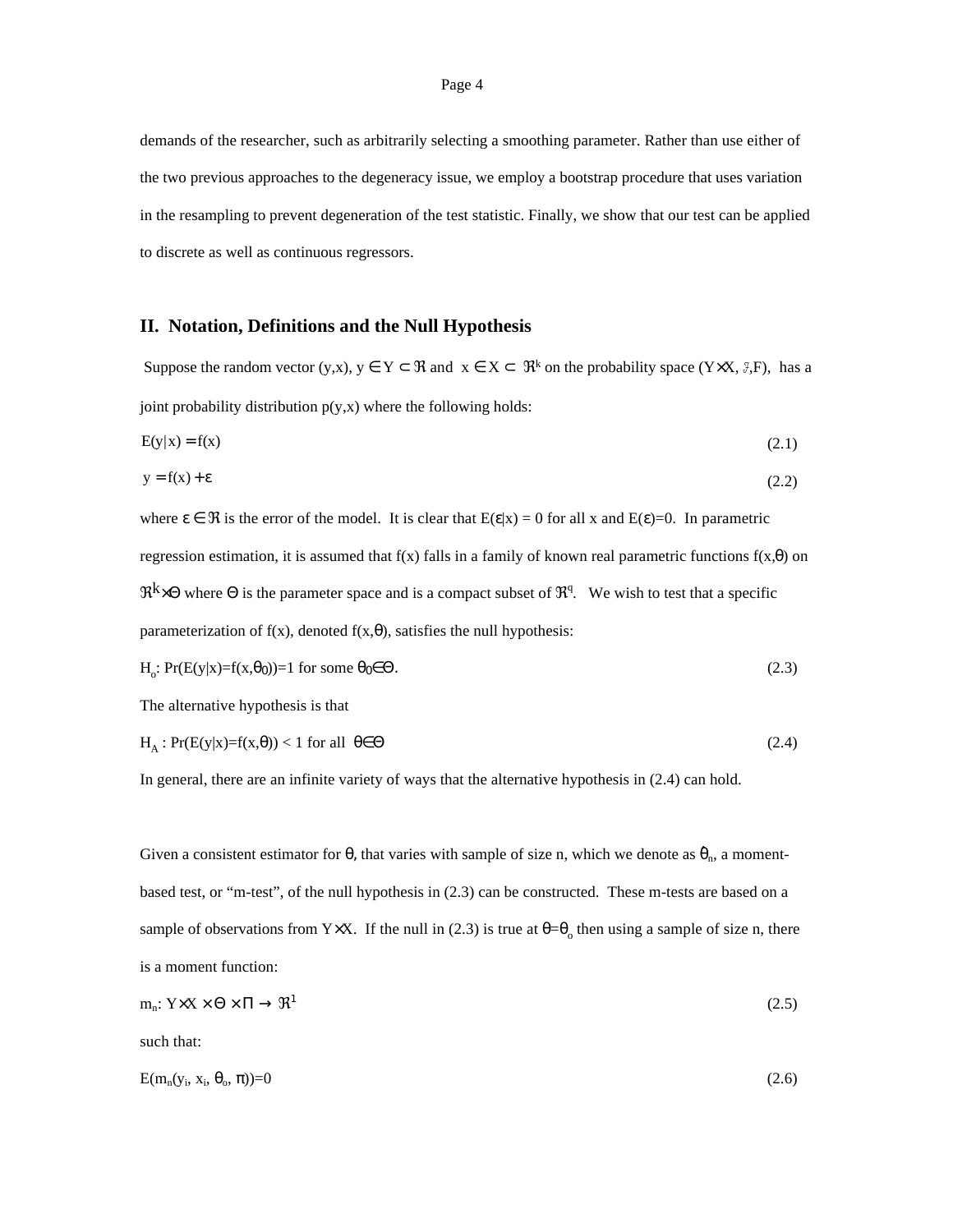for all observations i and some parameters  $\theta_0$  in  $\Theta$  and some infinite dimensional nuisance parameter  $\pi$ in Π. A statistical test is *consistent* against all alternatives if (2.6) does not hold whenever (2.4) is true. Given this moment function (which we can also write as  $m_{in}(\theta,\pi)$ ), one may use its sample analog to Given this moment function (which we can also write<br>construct a test of the form  $M_n = n\hat{m}_n \hat{V}_n \hat{m}_n$ , where: construct a test of the form  $\hat{m}_n \equiv n^{-1} \sum_{n=1}^{n} m_{in}(\hat{\theta}_n, \hat{\pi}_n)$  $\ddot{\phantom{0}}$ 

$$
\hat{m}_n = n^{-1} \sum_{i=1}^n m_{in}(\hat{\theta}_n, \hat{\pi}_n)
$$
\n(2.7)\n
$$
\hat{\theta}_n
$$
 is a consistent estimate of the true value of nuisance parameter  $\pi_0$  and  $\hat{V}_n$  is an estimator that

 $\hat{\theta}_n$  is a consistent estimate of the true value of nuisance parameter  $\pi_0$  and  $\hat{V}_n$  asymptotically converges to the variance of  $a_n \hat{m}_n$ , for some sequence  $a_n = o(n^{\delta})$ asymptotically converges to the variance of  $a_n \hat{m}_n$ , for some sequence  $a_n = o(n^{\delta})$ ,  $.5 \le \delta < 1$ . Under certain regularity conditions (see Newey 1994),  $M_n$  converges in distribution to a  $\chi^2(1)$  that is invariant to the nuisance parameter π. Note, however, that these tests still generally require some nonparametric estimate of π.

The form of the most powerful moment tests is established in Bradley and McCelland (1993) and Stinchcombe and White (1992), where it is shown that the test must use a moment function that contains  $[f(x_i) - f(x_i, \theta)][y_i - f(x_i, \theta)]$ . The term in the first bracket is the conditional expectation of  $y_i$  -  $f(x_i, \theta)$ . To be consistent against all alternatives, the test must nonparametrically estimate this expectation. Tests of this type belong to the class of UPTs but vary in aspects of the nonparametric estimator . Letting f(⋅) be defined by (2.1) and (2.2) above and letting  $f(\cdot,\theta)$  be a specific parameterized version of  $f(\cdot)$ , some examples of  $a_n$  degenerate moment functions that are the components for most UPTs : are listed below.  $m_{in}=[f(x_i)-f(x_i, \theta)][y_i - f(x_i, \theta)]$  $m_{in}=[y_i - f(x_i)]^2 - [y_i - f(x_i, \theta)]^2$ (2.8a) b)

The tests in Wooldridge (1992), Hong and White (1993), Horowitz and Härdle (1994), Zheng (1990), and Hong (1993) are based on (2.8a). In constrast, Yatchew (1992) and Whang and Andrews (1991) develop tests based on (2.8b).

The difficulty behind designing a test of this form is that the moment function is necessarily a *degenerate moment function*, i.e.  $m_{in}(\theta_0, \pi_0) = 0$ , under the null. This degeneracy implies that the distribution of the test statistic converges to a point, making the statistic useless. A more formal definition is as follows: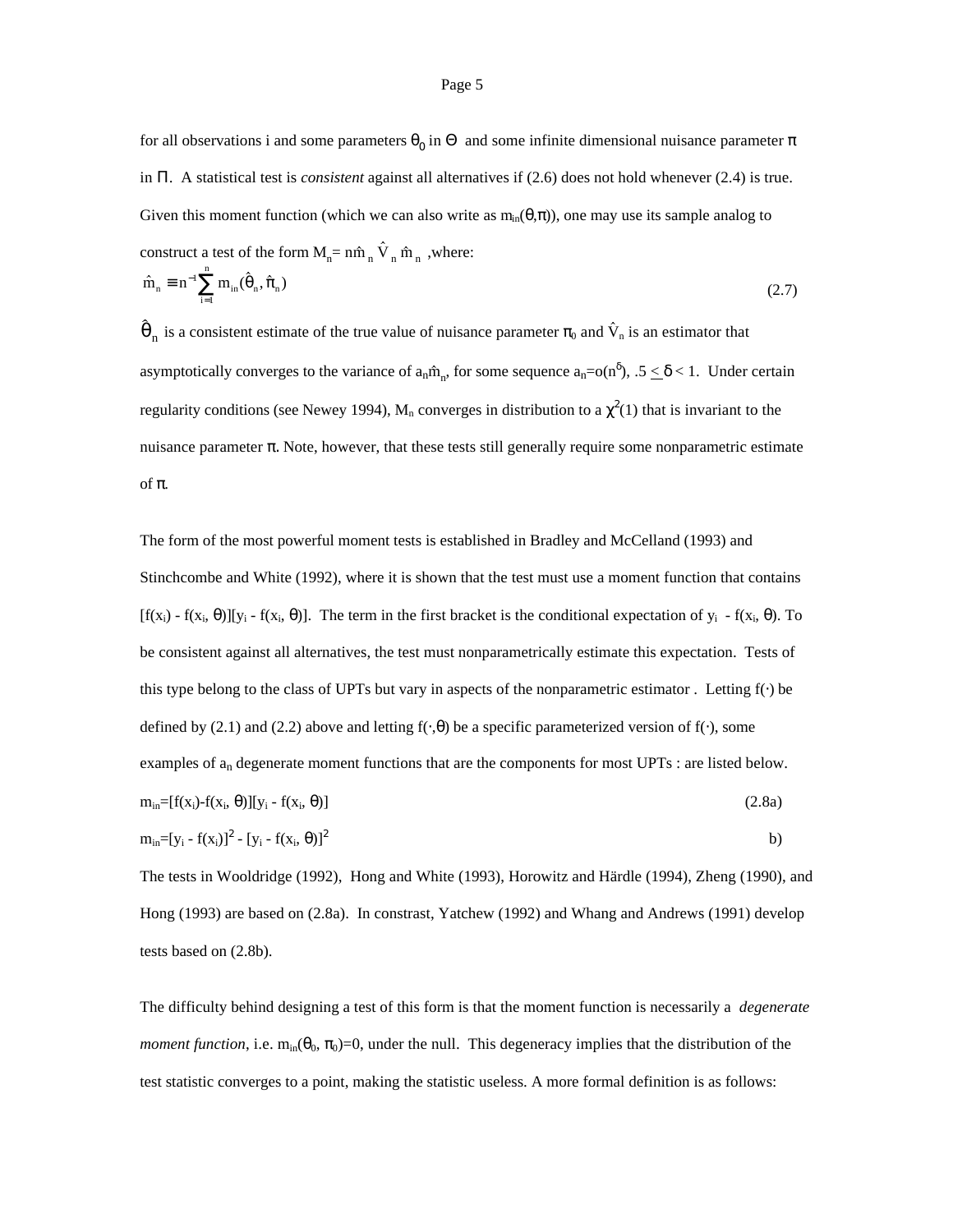**Definition 2.1** Let  $m_{in}$ : Y $\times$ X $\times$ Θ $\times$ Π $\rightarrow$  $\mathbb{R}^1$  be generated on an i.i.d. sample from (Y  $\times$  X). Suppose that plim  $(\hat{\theta} - \theta) = 0$  and that plim  $\rho(\pi_n, \pi_0) = 0$  for some suitable metric  $\rho(.,.)$  and for  $\pi_0 \in \Pi$ . For each  $(\theta,\pi) \in \Theta \times \Pi$  assume that  $m_{in}(\theta,\pi)$  is measurable, and is twice Frechet differentiable with respect to  $\pi$ , and twice differentiable with respect to  $\theta$ . Let  $a_n$  be a nonstochastic sequence  $\{a_n \in \mathbb{R}^+ : a_n n^{-1/2} \to \infty\}$  $a_n n^{-1} \to 0$ . Denote  $m_n(\theta, \pi) = En^{-1} \sum_{n=1}^{\infty}$  $i=1$ n  $m_{in}(\theta, π)$ . The moment function  $m_{n}$  is  $a_{n}$  degenerate at  $(\theta, π)$  if

(a) 
$$
a_n[m_n(\theta, \pi) - \overline{m}_n(\theta, \pi)] \longrightarrow 0
$$

(b) 
$$
a_n n^{-1/2} \nabla_{\theta} \overline{m}_n(\theta, \pi) \longrightarrow 0
$$

(b) 
$$
a_n n^{-1/2} \nabla_{\theta} \overline{m}_n(\theta, \pi) \longrightarrow 0
$$
  
(c)  $a_n \delta \overline{m}_n(\hat{\pi} - \pi_0; \theta, \pi_0) \longrightarrow 0 \text{ for } \pi_0 \in \Pi_0 \subseteq \Pi$ 

where  $\Pi_0$  is some neighborhood of  $\pi_0$ ,  $\nabla_\theta$  is the gradient with respect to  $\theta$ , and  $\delta$  is the Frechet derivative operator.

Initially, the tests in the papers listed above attempted to impose restrictions that avoided the degeneracy. These test are either U-statistics or von Mise statistics, and the restrictions are usually placed on an expansion of these statistics. Earlier tests such as Wooldridge(1992) are typically *first order* tests in that they are based on the asymptotic theory of a first order expansion of  $m_{in}$ . When using first order testing, one places limits on the convergence of the bias of the nonparametric estimator so that its variance converges to zero faster than the bias. This avoids the degeneracy under the null because the smoothing parameter converges at an adequately slow rate so that the bias is always present and nonzero. In these tests, we say that the bias *dominates* the variance. The tests in both Wooldridge (1992) and Yatchew (1992) are examples of this type: Wooldridge (1992) uses a sequence of non nested alternatives with an appropriately slow asymptotic growth of the smoothing parameters, while Yatchew (1992) suggests a sample splitting procedure where one part of the sample is used to calculate the nonparametric estimator of the conditional expectation and then this estimator is multiplied by the estimated residuals of the other part of the sample. Although the tests in these papers do not degenerate, there are problems with these approaches. For example, non-nested testing requires slow convergence of the non parametric estimator,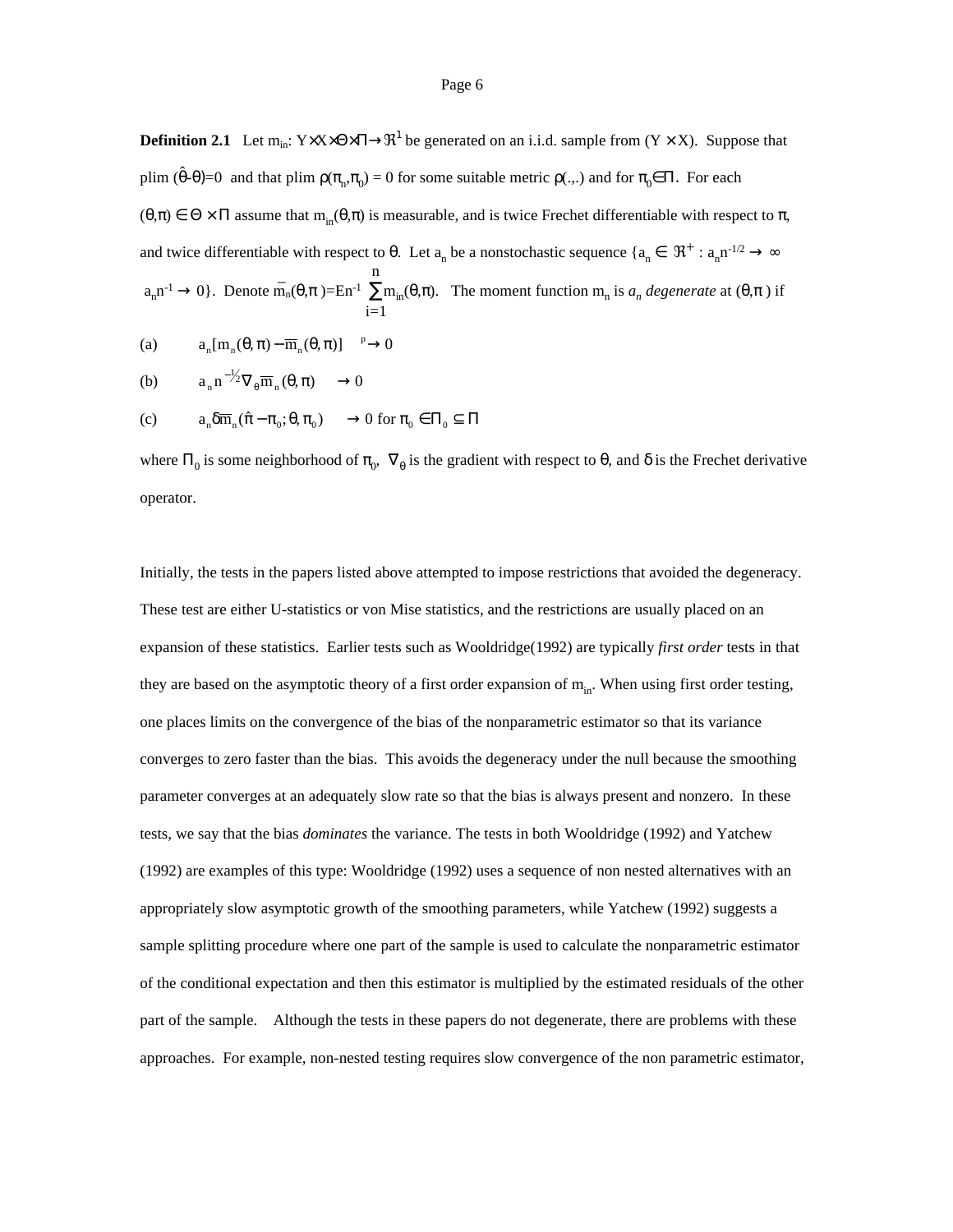sample splitting makes inefficient use of the data, and weighting requires the choice of new arbitrary parameters.

The major drawback of allowing the bias to dominate the variance is that if  $m_{in}(\theta,\pi)$  is of the form in 2.8a) then the limit of the actual estimated statistic will not be in the class of UPTs. Although the limit on the convergence of the bias prevents degeneracy, by construction the presence of the bias of the nonparametric estimator does not allow the first moment of  $\hat{m}_n$  in (2.7) to converge to the first moment of the UPT. (See Bierens 1987 for the convergence properties of the kernel regression.).

An alternative approach is that of Hong and White (1993), DeJong and Bierens (1994), and Horowitz and Härdle (1994), who use the central limit theorems (CLTs) of degenerate U-Statistics (in, for example, de Jong 1987 and Hall 1984) to exploit the degeneracy of the moment function. Most often, they use a standardization that is greater than root-n, and established regularity conditions where possible. Typically, these tests are *second order* tests in that the asymptotic theory is established on the second order expansion of  $m_{in}$  that exploits the first order degeneracy of (b) and (c) in definition (2.1). Instead of controlling the convergence of the bias of the nonparametric estimator, they control the convergence of the variance. In these tests, we say that the variance *dominates* the bias. Unlike the first order tests, these second order tests do converge to a statistic in the UPT class.

In a variation of this second approach, Hong (1993) imposes the same rate of convergence on both the variance and the bias. This is a distinct advantage over previous tests because it allows him to use the "optimal" rate of convergence (in the IMSE sense) for the window width. Unfortunately, Hong's test is difficult to implement. Because the squared bias and the variance converge at the same rate, the denominator of his test must contain a variance component as well as a bias component. This bias component requires the estimation of second derivatives of the nonparametric component of the test so that if higher order kernels are to be used in order to improve the rate of convergence, messy higher order

### Page 7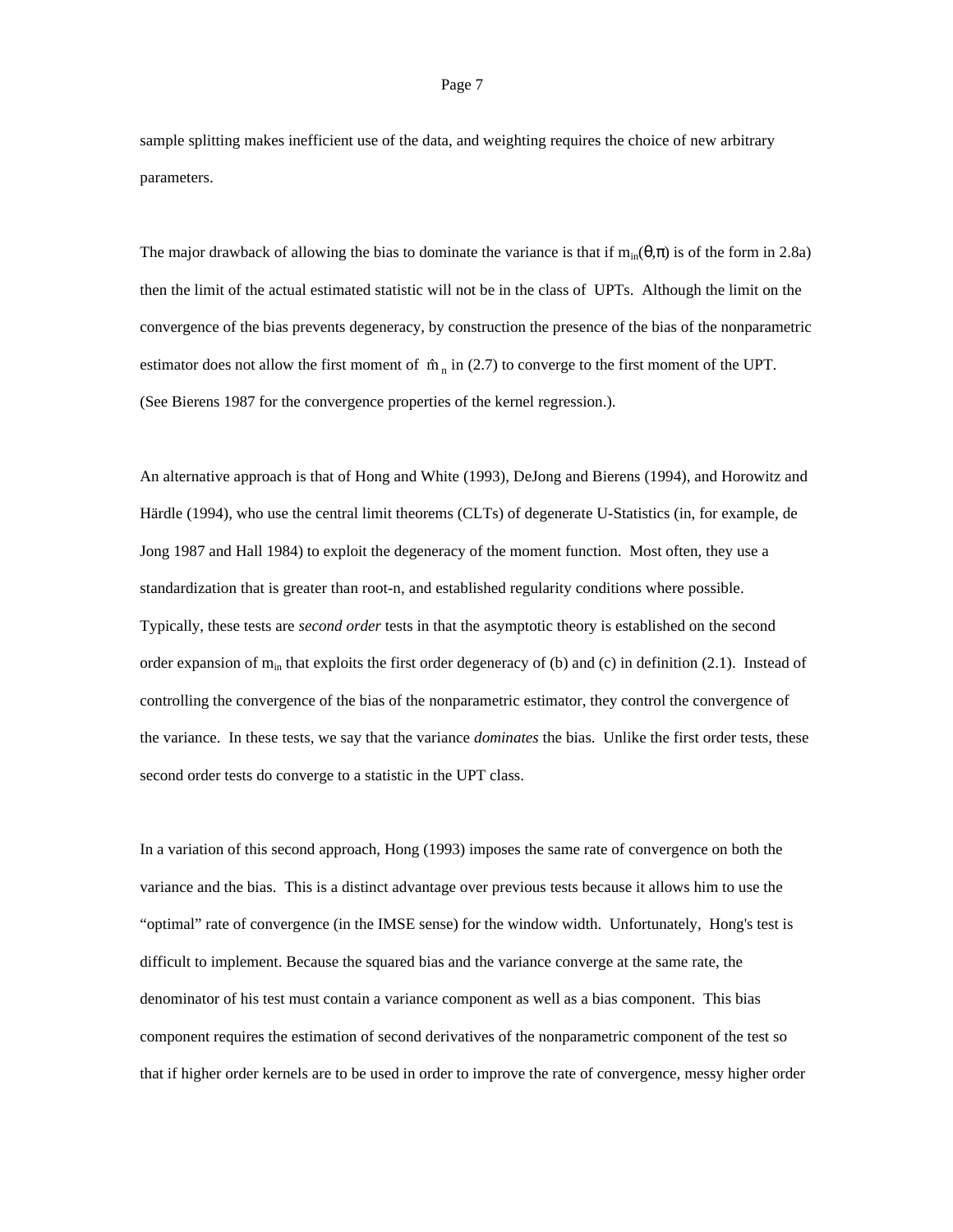derivatives must then be calculated. Finally, by not allowing the bias to disappear, Hong's test does not converge to a UPT.

## **III. A Root-n Consistent Test**

Our test is a second order test based on the first type of degenerate moment function in 2.8. Instead of using a greater than root-n standardization, we use a bootstrap procedure that forces the variance to dominate the bias by using the sample itself as an additional source of variation. This allows the test to achieve root-n consistency. Unlike Hong's Test, we can use higher order kernels without changing the structure of the denominator of the test. Therefore, we can readily use higher order kernels to achieve a convergence of the window width that produces a lower integrated mean squared error than the Hong test. Finally, by using a moment function of the form in (2.8a) and allowing the bias to disappear, our test does converge to an element of the UPT.

We begin with definitions and assumptions about the data generating process (DGP):

## *Definition 3.1*

Let v be an element the class of continuous and r differentiable functions For s≤r the supremum Sobolev Norm of ν is defined as:  $\|v\|_{s,\infty} = \max_{|\lambda| \leq s} \sup_{z \in Z} |D^{\lambda}v(z)|,$ 

where D is the differentiation operation with respect to the argument.

*Definition 3.2*

A Sobolev Space is defined as  $\operatorname{W}_{\infty, r}^s(Z) = \left\{ \nu \in \operatorname{C}^r[Z] : ||\nu||_{s, \infty} < \infty \right\}, s \leq r.$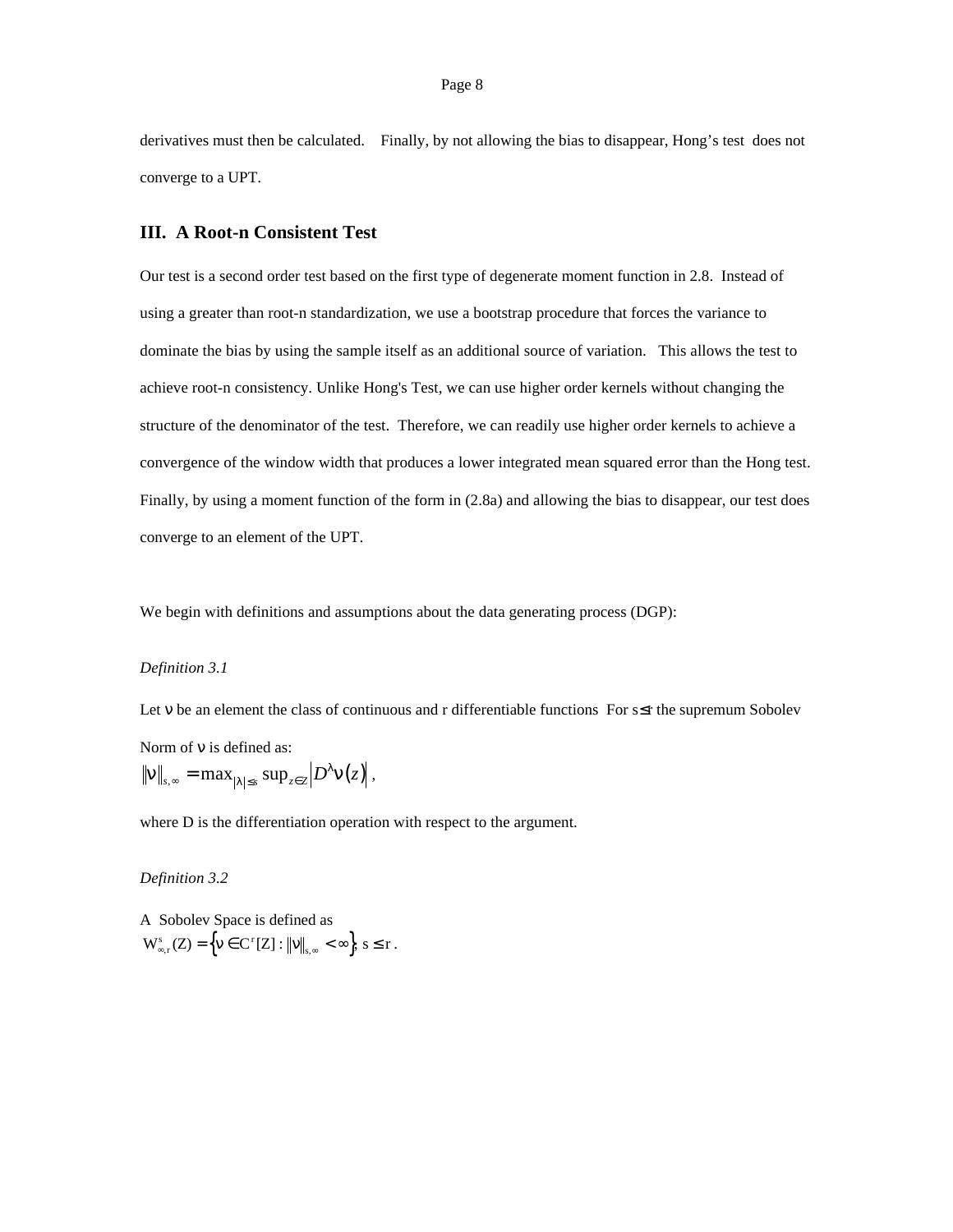### *Assumption 3.1*

 $(Y \times X, \mathcal{F}, F)$  is a complete probability space. (a) The stochastic process  $\{ (y_i, x_i): Y \times X \to \mathbb{R}^{k+1} \text{ for } i = 1, \dots, k \}$ 1,2,..,n; n=1,2...} is generated from this space, and for each n,  $(y_i, x_i)$  is i.i.d. (b) The support of  $x_i$ ,  $X \subset \mathfrak{R}^k$ , is compact. (c)  $\sup_{x \in X} E|y_i|^{2+\delta} |x_i=x$  <  $\infty$ .

The compactness of  $X$  is used to avoid boundary issues. This assumption can be bypassed by including a trimming function on our test. We can also extend our results to martingales or to  $\alpha$  or  $\phi$  mixing variables, but this distracts from the main ideas of this paper.

Throughout the paper, we assume that when  $H_0$  is true we can consistently estimate the true  $\theta_0$ . This standard assumption is the next assumption.

*Assumption 3.2*

- (a) Under H<sub>o</sub>,  $n^{1/2}[\hat{\theta} \theta_{o}] = O_{p}(1)$ .
- (b) The function  $f(x,\theta) \in W_{\infty,2}^s$ .

We also need to impose the following conditions on the kernel  $K(\cdot)$ .

### *Assumption (3.3)*

T

K:T $\rightarrow \Re$  is a symmetric bounded kernel with compact support, where T = [-1,1]<sup>k</sup> and K is

differentiable of order s, with the s-order being Lipschitz. Finally, for  $u \in \mathfrak{R}^k$  $\int K(u)du = 1$ 

and there exists some  $t > 2k$  such that

$$
\int_{T} u_1^{i_1} u_2^{i_2} \dots u_k^{i_k} K(u) du = 0 \text{ for } |i| = \sum_{i=1}^{k} i_j < t
$$
  

$$
\int_{T} u^{i_1} u^{i_2} \dots u^{i_k} K(u) du \neq 0 \text{ for } |i| = t.
$$

Assumption 3.3 allows us to induce the bias to converge to zero more rapidly than the variance so that the variance of our estimator dominates the bias. We can therefore ignore the calculation of the bias in the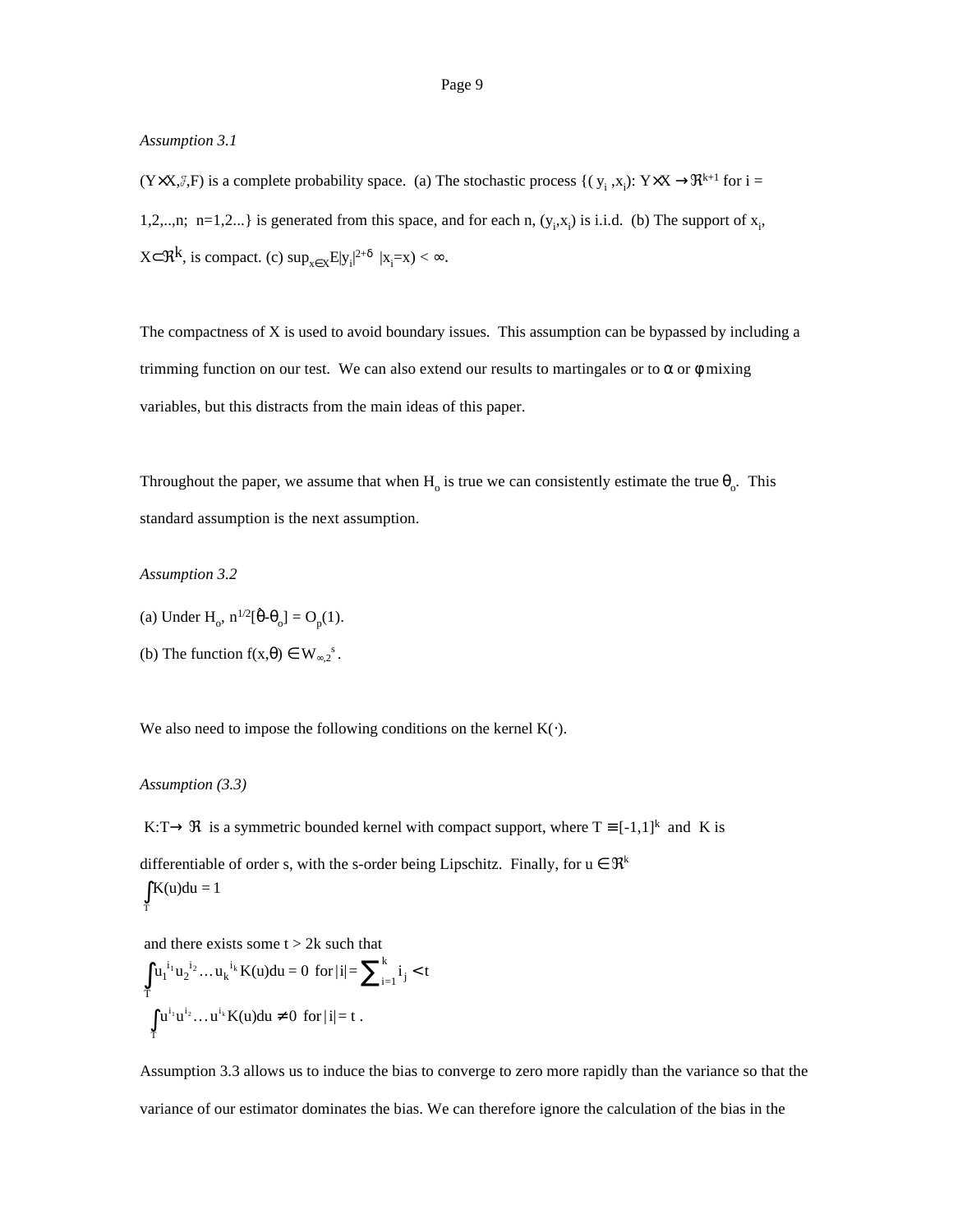denominator of our test statistic. Note that we have not mentioned the window width,  $\gamma_n$ , that is the smoothing parameter in our test.

Below is an example of a kernel that implements assumption (3.3). We let k :  $\mathfrak{R} \rightarrow \mathfrak{R}$  and the K(.) that satisfies (3.3) has the following form:

$$
K(u) = \prod_{i=1}^{k} k(u_i)
$$
  
\n
$$
k(v) = \sum_{j=1}^{1/2} \sum_{j=1}^{k} (\alpha_j v^{2j} (\frac{3}{4})(1 - v^2)I(|v| \le 1)
$$
\n(3.2)

The  $\alpha$ 's are derived as a solution to the following simultaneous system of  $(1/2)(t-2)$  equations:  $\sum_{j=0} \alpha_j E(v^{2(i+j)}) = \delta_i$  $\sum_{j=0}^{2(t-2)} \alpha_j E(v^{2(i+j)}) = \delta_{i0}, \ \ 0 \le i \le (1/2)(t-2)$  $\sum_{i=1}^{1/2} \alpha_i E(v^{2(i+j)}) = \delta_{i0}, \ 0 \le i \le (1/2)(t-2)$ =  $\sum_{i=0}^{2(t-2)} \alpha_j E(v^{2(i+j)}) = \delta_{i0}, \ \ 0 \le i \le (1/2)(t-2)$  (3.3)

The kernel in this example is an Epanechnikov kernel, and is the most efficient kernel in the sense that it minimizes the integrated mean squared error for the kernel regression estimator.

### *Assumption(3.4)*

Let  $p_0(x)$  be the probability density function (pdf) for the random vector for the continuous variables in x. Then  $p_0(x) \in W_{\infty,t}^{\infty}$  where t is defined in assumption(3.3).

By assuming that the probability density function (pdf) of x is differentiable t times, where  $t > 2k$ , Assumptions (3.3) and (3.4) imposes a convergence rate of the bias that goes to zero more rapidly than the variance. As in most of the nonparametric literature, the proofs for the reduction in bias involve taking higher order derivatives for the pdfs of the continuous variables.

As described in the introduction, we use a bootstrap procedure to prevent the degeneration of the test statistic. To do this we generate for each observation i in a given sample  $y_i$ ,  $x_i$ ,  $i = 1,...,n$ , a new random vector of size n' by sampling with replacement from the set of integers  $\{1,2,...,n\}$ . We denote this random vector for the ith observation as  $N_i$ . We then define the cardinal variable  $S(A)$  as the number of occurrences of event A. Therefore,  $S(j \in N_i)$  is the number of times j occurs in the random vector  $N_i$ . The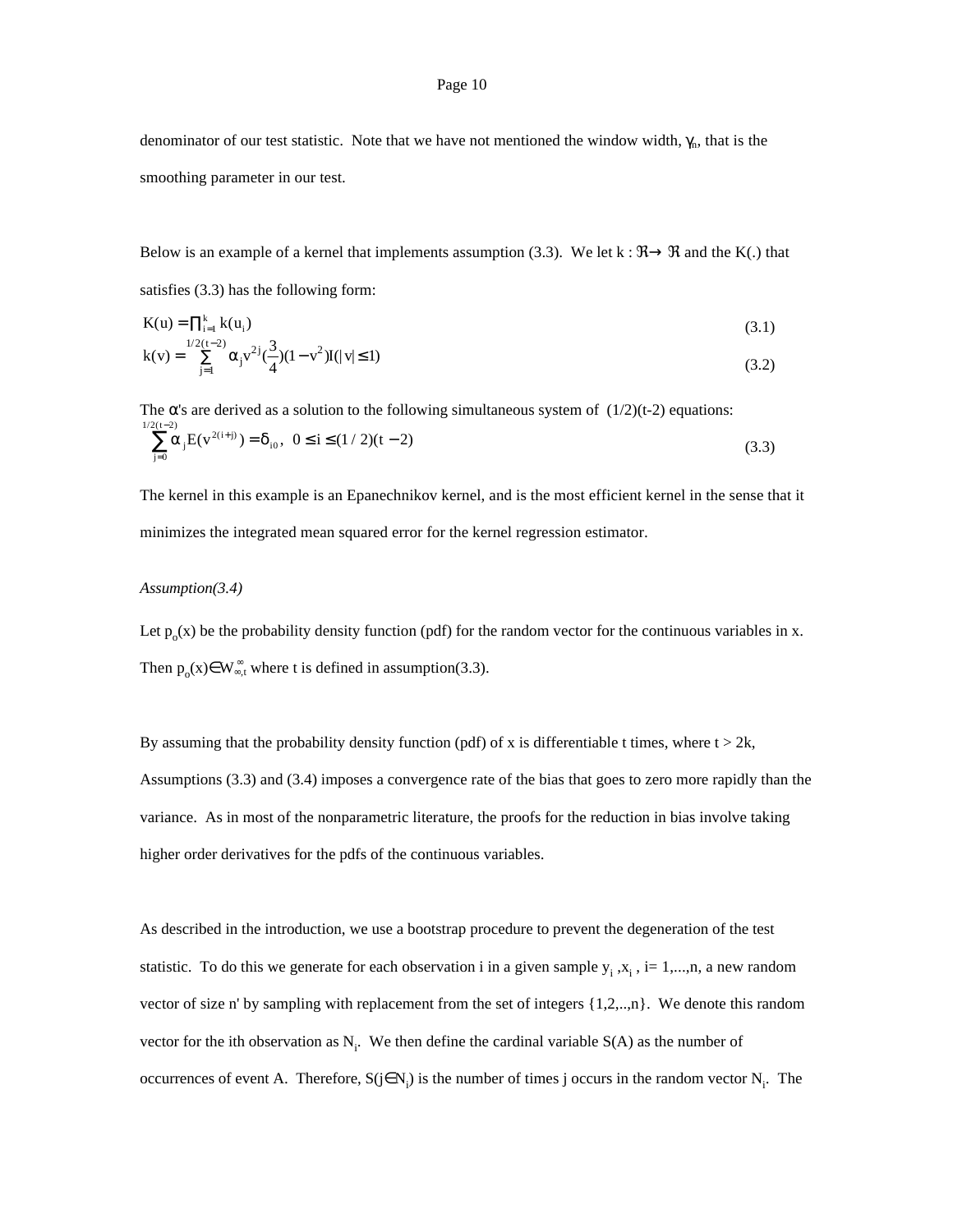random vectors  $N_1, N_2, ... N_n$  along with the operator S(⋅) are the components of the bootstrapping process. To prevent degeneration, we make the following assumption:

### *Assumption (3.5)*

 $n' = O(n^{3/2} \gamma_n^{k/2})$ 

This assumption establishes the relationship between the cardinality of  $N_i$ , n', and the size of the sample, n. The rate of increase of n' guarantees that our statistic is  $O_p(1)$  by offsetting the rate the underlying moment of our test converges to zero when based on a kernel regression using the smoothing parameter,  $\gamma_n$ . The assumptions of the convergence of  $\gamma_n$  are as follows:

### *Assumption (3.6)*

The window width  $\gamma_n$  satisfies:

- (a)  $γ_n \to 0$
- (b)  $n\gamma_n^{3k} \rightarrow \infty$

(c) 
$$
n\gamma_n^{2t+k/2} \rightarrow 0
$$
.

Assumption (3.6a) is a standard window width assumption for kernel regressions. Assumption (3.6b) ensures that the probability limit of the variance estimator of our underlying test is invariant to the underlying nuisance parameters. It is also important in terms establishing the essential condition for Hall's (1984) CLT for degenerate statistics. Finally, assumptions (3.6c) along with (3.5) allow us to construct a test such under H<sub>A</sub>, the bias disappears in the asymptotic distribution. Thus assumptions (3.5) and (3.6) are essential ingredients for our test to converge to a UPT.

Given the above assumptions, we can now describe the major components of our test. The moment function of interest is

$$
m_{in} = p(x_i)[f(x_i) - f(x_i, \theta)][y_i - f(x_i, \theta)]
$$
\n(3.4)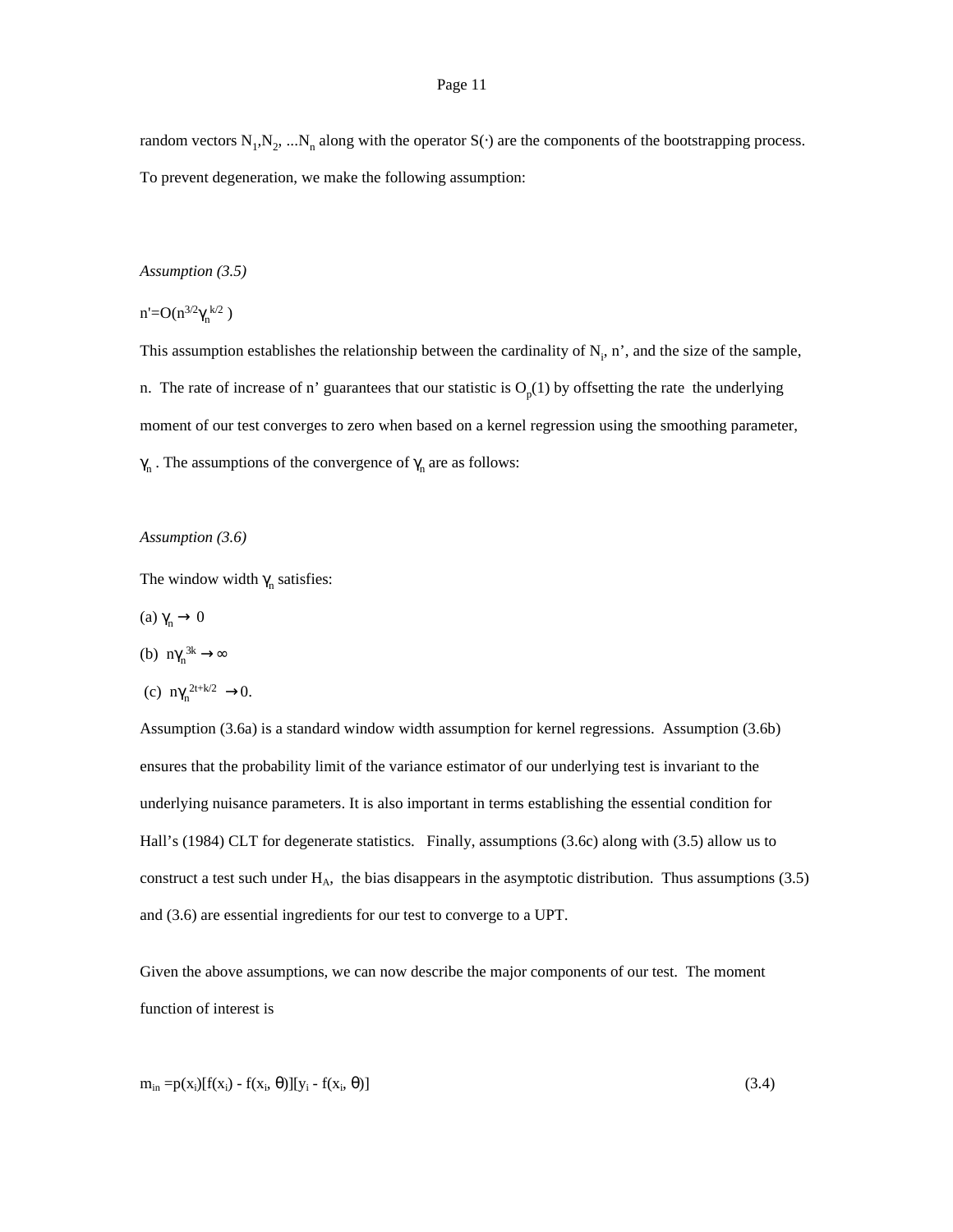Our test is then based on estimating (3.4) with:

$$
\hat{\mathbf{m}}_n = \mathbf{n}^{-1} \sum_{i=1}^n [\hat{\mathbf{r}}_n(\mathbf{x}_i) - \hat{\mathbf{p}}_n(\mathbf{x}_i) \mathbf{f}(\mathbf{x}_i, \hat{\boldsymbol{\theta}}_n)] [\mathbf{y}_i - \mathbf{f}(\mathbf{x}_i, \hat{\boldsymbol{\theta}}_n)]
$$
\n(3.5)

(3.5)

where we use a "bootstrapped" Nadaraya-Watson kernel estimator for:

where we use a "bootstrapped" Nadaraya-Watson kernel estimator for:  
\n
$$
\hat{f}_n(x_i) = [n\hat{p}_n(x_i)]^{-1} \sum_{j=1}^n y_j S(j \in N_i) K_n(x_j - x_i) \text{ if } \hat{p}_n \neq 0
$$
\n
$$
\hat{p}_n(x_i) = \frac{1}{n} \sum_{j=1}^n S(j \in N_i) K_n(x_j - x_i)
$$
\n
$$
\hat{f}_n(x_i) = \hat{p}_n(x_i) \hat{f}_n(x_i)
$$
\n(3.6)

The estimator  $\hat{p}_n(x)$  is the kernel estimator for the product of the bootstrap indicator times the probability density of x. The function  $K_n(x-x_j) = \gamma_n^{-k} K(\gamma_n^{-1}[x-x_j])$ , where  $\gamma_n$  is the window width of the kernel regression estimator. The parametric estimator of the conditional expectation is denoted as  $f(x, \hat{\theta})$  since the only component that is estimated is the parameter vector  $\theta$ .

The only remaining detail is an assumption that establishes an automatic mechanism to select the window width.

### *Assumption (3.7)*

Let  $\hat{\sigma} = \{\hat{\sigma}_{x1},...\hat{\sigma}_{xk}\}\$  where  $\hat{\sigma}_{xi}$  is the sample standard deviation of the ith element in the random vector. x Assume that the kernel function  $K_n(\cdot)$  automatically standardizes each element in x by dividing by its Assume that the counterpart in  $\hat{\sigma}$ .

Define R to be a set of  $int(log(n))$  points equally spaced between .025 and 4. Then,  $\gamma_n = c^*n^{\delta}$  where  $\delta$ satisfies the restrictions in assumption (3.6) and

$$
c^* = \underset{c \in R}{argmin} \, (\sum_{i=1}^n (y_i - \hat{f}_{-i}(x_i, c))^2 \;,
$$

c =  $\alpha \in \mathbb{R}^{\infty}$  ( $\sum_{i=1}^{N} (x_i - t_{-i}(x_i, c))^2$ ,<br>where  $\hat{f}_{-i}(x_i, c)$  is the kernel regression that omits the ith observation and uses the window width  $\gamma_n = cn^{\delta}$ . The residuals from the cross validation of assumption (3.7) are: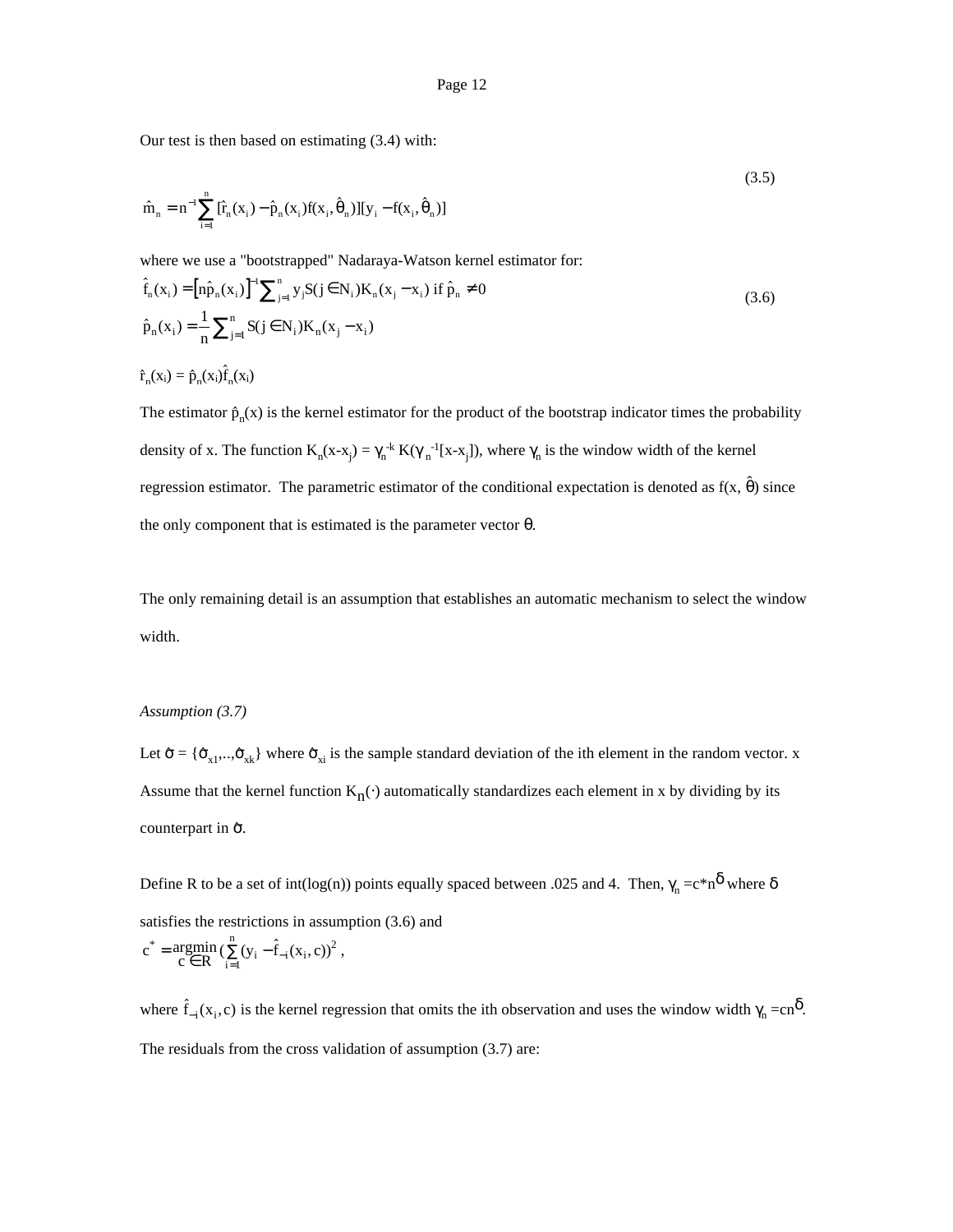Page 13  
\n
$$
\hat{\epsilon}_{i}^{*} = y_{i} - \hat{f}_{i}(x_{i}, c^{*})
$$
\n
$$
\hat{f}_{-i}(x_{i}, c^{*}) = \frac{\sum_{j=1}^{n} y_{j} K\left(\frac{x_{i} - x_{j}}{c^{*} n^{\delta}}\right)}{\sum_{j=1}^{n} K\left(\frac{x_{i} - x_{j}}{c^{*} n^{\delta}}\right)}
$$
\n(3.7)

The purpose of assumption (3.7) is to allow finite sample power improvements while still ensuring that  $\hat{m}_n$ will have a zero expectation under the null. We cannot do an unconstrained cross validation because this would force the rate of convergence of  $\gamma_n$  to violate assumption (3.6). The bounds of R must be O(1) so that we can maintain the necessary convergence of the kernel. When assumption (3.7) is combined with the bounds on T in assumption (3.3), the kernel is allowed to move from the point where positive weight is given to differences in  $x_i - x_j$  that are  $8(n^{\delta})$  sample standard deviations apart to the point where there are .05(n<sup> $\delta$ </sup>) sample standard deviations apart. Notice that  $8 \cdot n^{\delta}$  - 0.5 $\cdot n^{\delta}$  = O(1) $\cdot n^{\delta}$ . Any other points of x<sub>i</sub>-x<sub>j</sub> that are greater than  $8(n^{\delta})$  sample standard deviations are not weighted. This addresses the problems of higher bias at the boundary that is discussed in Härdle (1990) pages 130-132, since no outliers of x<sub>i</sub>-x<sub>j</sub> will be used.

Our test statistic is :

Our test statistic is :  
\n
$$
M_n = \hat{V}_n^{-1/2} \sqrt{n} [\hat{m}_n - \hat{R}_n]
$$
\n(3.8)

where

where  

$$
\hat{\mathbf{R}}_{n} = \gamma_{n}^{-k} \mathbf{K}(0) \hat{\mathbf{s}}_{n}^{2}
$$
(3.9)

$$
\hat{R}_n = \gamma_n^{-k} K(0) \hat{s}_n^2
$$
\n(3.9)\n
$$
\hat{s}_n^2 = 1 / n \sum_{i=1}^n S(i \in N_i) \hat{\epsilon}_i^{*2}
$$
\n(3.10)\n
$$
\hat{V}_n = 4C(K)n^{-2} \sum \sum_{i < j} [\hat{\epsilon}^*_{i}^2 \hat{\epsilon}^*_{j}^2 K_n (x_i - x_j)]
$$
\n(3.11)

$$
\hat{V}_n = 4C(K)n^{-2} \sum \sum_{i < j} [\hat{\epsilon}^*_{i}^2 \hat{\epsilon}^*_{j}^2 K_n(x_i - x_j)] \tag{3.11}
$$

$$
C(K) = \int K^2(u) du
$$
\n
$$
\hat{\varepsilon}_i = y_i - \hat{f}_n(x_i)
$$
\n(3.13)

$$
\hat{\mathbf{\varepsilon}}_{i} = \mathbf{y}_{i} - \hat{\mathbf{f}}_{n}(\mathbf{x}_{i}) \tag{3.13}
$$

Nothing in this test is left for the researcher to decide. The simple cross validation mechanism is conducted over a compact finite set who boundary asymptotically approaches fixed values.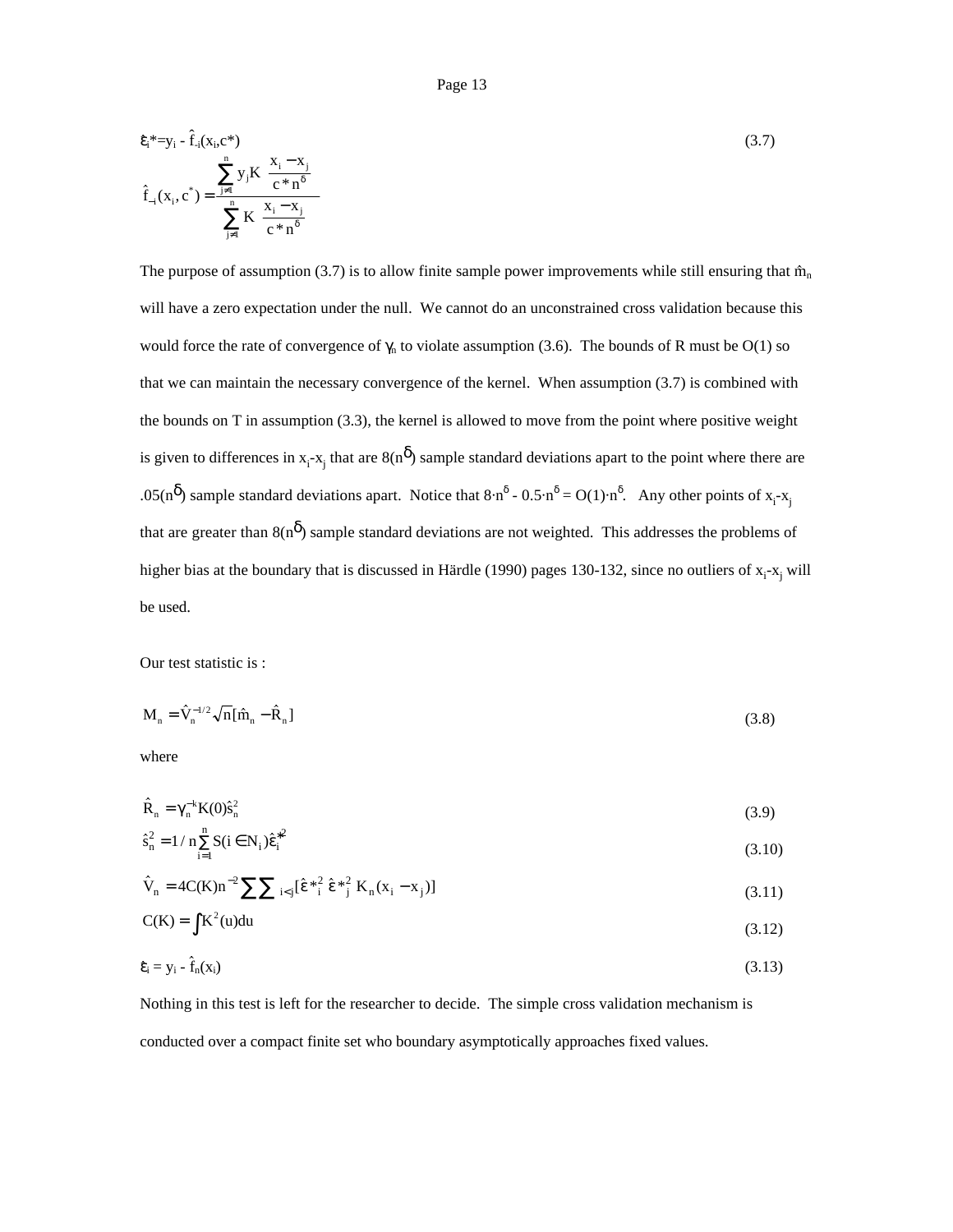## **IV. Asymptotic Properties of the Test**

As we noted in section III, the test as delineated in (3.8) is based on a degenerate statistic. We use the CLTs from Hall (1984) and DeJong (1987) to prove the asymptotic normality of (3.8). Unlike, Hong and White (1993), we do not increase the variance by over standardizing, but instead use a bootstrap procedure. The random variable m<sub>in</sub> is the basis for our test and is linear in  $\pi_i = \{p(x_i)f(x_i), p(x_i)\}\.$  This linearity simplifies the asymptotic proofs. The moment function in equation (3.1) is degenerate under the null of correct specification, i.e., when θ equals the true value  $θ_0$ . The sample estimate for (3.1) is (3.3), null of correct specifi<br>where  $\hat{r}_n(x_i)$  and  $\hat{p}_n(x_i)$ ) are used to estimate  $r_0(x_i)$  and  $p_0(x_i)$ .

We now establish a lemma that justifies the use of the bootstrapping, and that characterizes the limiting distribution of our statistic.

## *Lemma 4.1*

Suppose Assumptions 3.1, 3.5, and 3.6 hold. Let ε come from a zero mean distribution with finite variance. Let

$$
W_n = n^{-2} \sum_{i=1}^{n} \sum_{j=1}^{n} W_{nij},
$$
\n
$$
W_{nij} = \varepsilon_i \varepsilon_j S(j \in N_i) K_n (x_i - x_j),
$$
\n
$$
\varepsilon_i = y_i - E(y_i | x_i)
$$
\nDefine\n
$$
V_0 = 2C(K)E(\sigma^4(x)p(x)),
$$
\nwhere\n
$$
C(K) = \int K^2(u) du.
$$
\nThen

 $V_0^{-1/2} \sqrt{n} (W_n - EW_n) \xrightarrow{d} N(0,1)$ .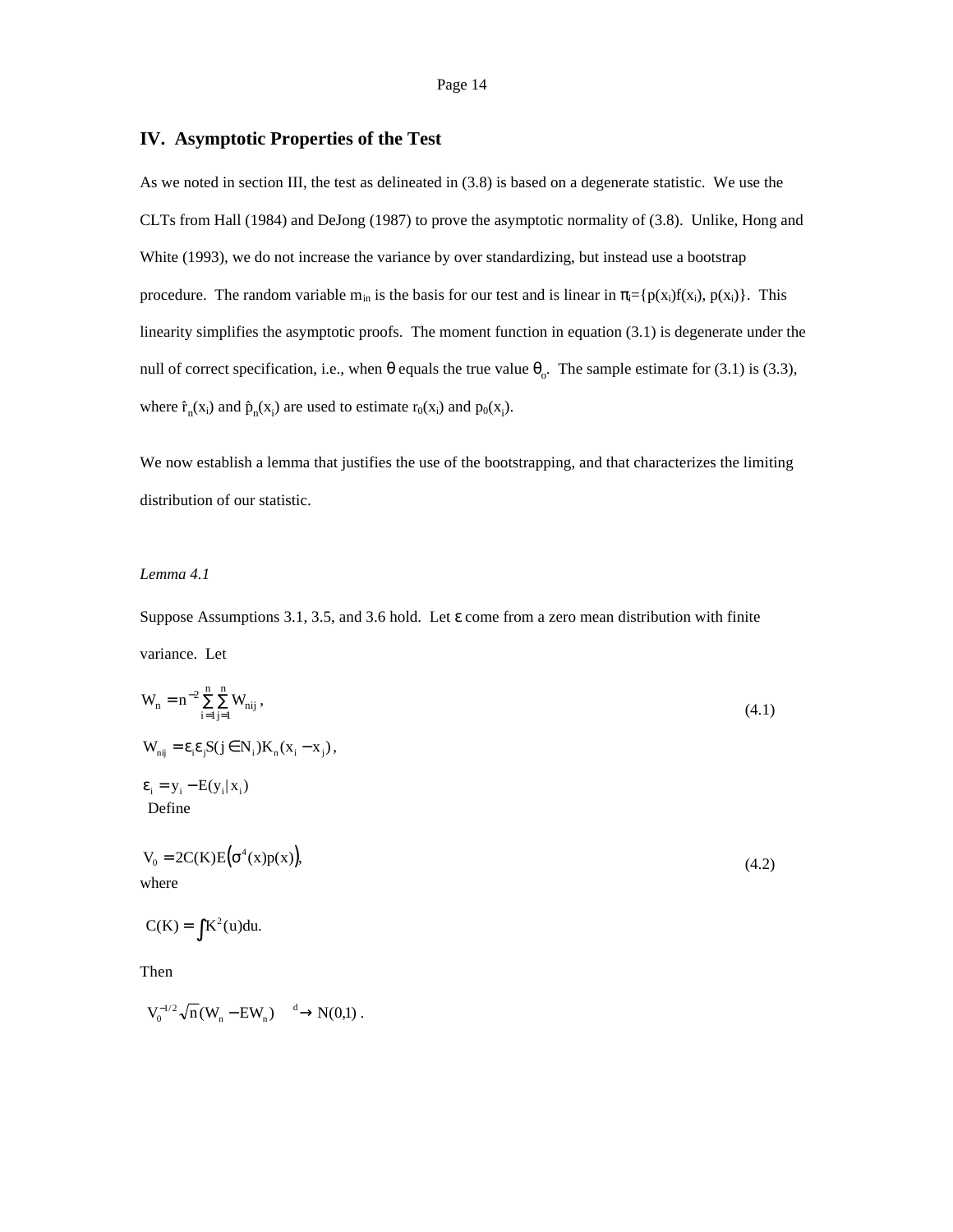The bootstrap procedure adds enough additional variation so that even though  $W_n$  is based on a degenerate statistic without the bootstrap, it is  $O_p(1)$  with the bootstrap. We use the Hall (1984) CLT for degenerate U-Statistics in order to prove asymptotic normality.

We next develop a heteroskedastic consistent estimator for  $V_0$ .

*Lemma 4.2* Given assumption 3.1 with  $\delta = 2$ , while assumptions 3.2, 3.3, and 3.5 also hold. Given assumption 3.1<br>Then,  $\hat{V}_n - V_0 = o_p(1)$ .

With Lemma 4.1 and 4.2, we can prove that the distribution of our statistic converges to a standard normal distribution under the null hypothesis..

*Theorem 4.1* Suppose assumptions 3.1 through 3.7, then

$$
M_n \xrightarrow{d} N(0,1)
$$

under  $H_0$ .

We now focus on the distribution of  $M<sub>n</sub>$  under global and local alternative hypotheses. We define a sequence  $H_n$  under the local alternative  $H_{an}$ 

$$
H_{an}: E(y|x) = H_n(x, \theta) = f(x, \theta_0) + n^{-1/2} \gamma_n^{-k/4} \Delta_n(x)
$$
\n(4.3)

where  $\Delta_n(x)$  is a sequence of uniformly bounded functions that converges uniformly to a limit function  $\Delta(x)$ . This is different from n<sup>-1/2</sup> convergence between the true and alternative under the parametric alternatives of an m-test as outlined in Newey (1985).

We need to make additional assumptions in deriving the local asymptotic power of our test.

#### *Assumption (3.8)*  $\ddot{\phantom{a}}$

Let  $\theta$  be an estimator for  $\theta_0$  in (4.3). There is a  $\theta$  such that the following holds

$$
[\hat{\theta} - \overline{\theta}] = O(n^{-1/2})
$$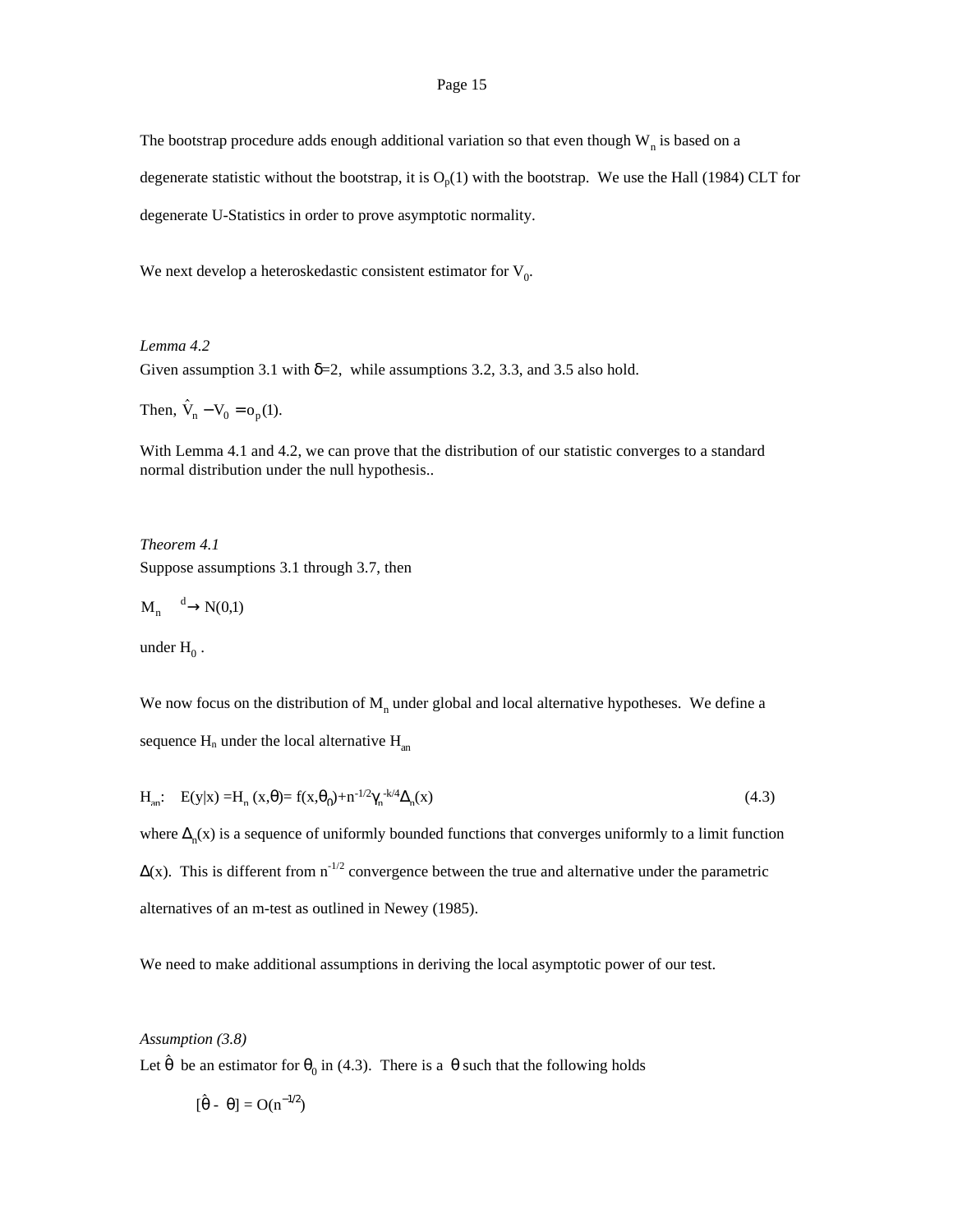and

$$
[\theta_0 \text{-} \overline{\theta}] = O(n^{-1/2} \gamma_n^{-\kappa/4})
$$

*Assumption (3.9)*

The random variable, u, in (2.) has finite fourth moments.

# *Theorem 4.2*

Let assumptions (3.1) to (3.9) hold. Define

 $\Delta^*(x) = \Delta(x) - E(\partial f(x, \theta) / \partial \theta) \beta$ 

 $β =$ plim n<sup>1/2</sup> γ<sub>n</sub>k/4 ( $\overline{θ}$  $_{n}$ - $\theta$ <sub>0</sub>)

Under the sequence of local alternative models in (4.3)  $M_n$  is asymptotically distributed as  $N(\mu, V_0)$  where  $\mu = E[\Delta^*(x)]$ . Under H<sub>A</sub> for any nonstochastic sequence  $\{C_n = o(n\gamma_n^{k/2})\}$  $P[M_n > C_n] \longrightarrow 1.$ 

From Theorem 4.2, we can conclude that  $M_n$  has power against alternatives whose distance from  $H_0$  is  $O(n^{-1/2}\gamma_n^{-k/4})$ . Notice that  $\mu$  equals plim  $E([y_i-f(x_i,\overline{\theta}$ \_ <sub>n</sub>)][f(x<sub>i</sub>)-f(x<sub>i</sub>, $\overline{\theta}$ \_ n)]) which is exactly the first moment of the UPT. However, there is a curse of dimensionality. As more regressors are added the order of local alternatives that can be detected become slower. This problem can be readily improved by using higher order kernels, and the rate of convergence can be made arbitrarily close to  $n^{-1/2}$ . Unlike Hong (1993), using higher-order kernels is straightforward.

In many applications there are discrete right hand side variables. We now relax our assumptions to include both discrete and continuous right hand side variables. Let x be partitioned into  $[x_1,x_2]$  where  $x_1$ are the  $k_1$  continuous variables and  $x_2$  are the  $k_2$  discrete variables where  $k=k_1+k_2$ . We now add the following assumptions.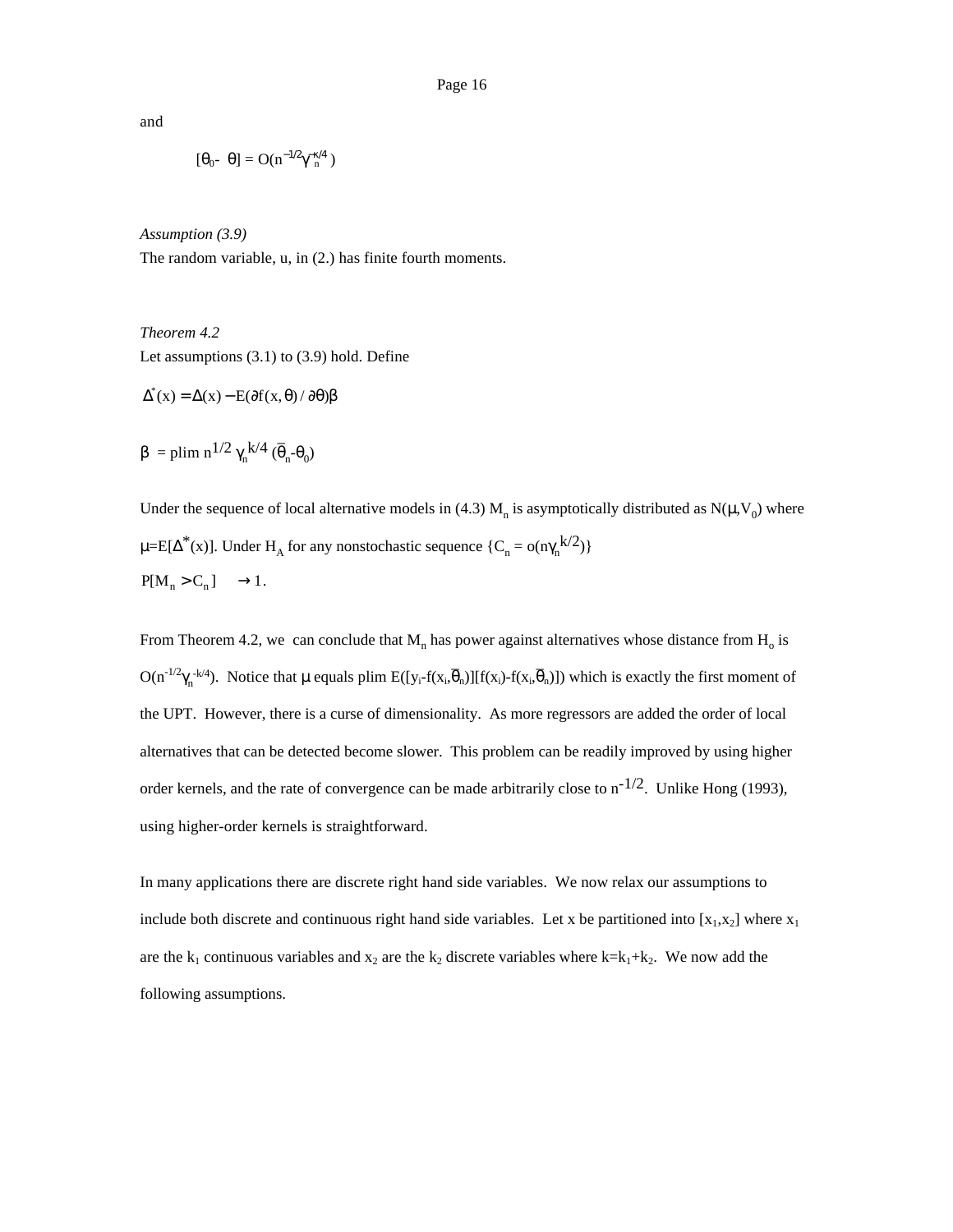## *Assumption 3.9*

The kernel  $K(.,.): \mathfrak{R}^{k_1} \times \mathfrak{R}^{k_2} \to \mathfrak{R}$  is chosen such that for  $z_1, z_2$  element  $\mathfrak{R}^{k_1} \times \mathfrak{R}^{k_2}$ 

(a)  $K(z_1,0)$  satisfies all the assumptions of (3.3) in terms of  $z_1$ . (b)  $\sqrt{n}$ z  $K(z_1, z_2)dz_1 \rightarrow 0$  for all n sup  $|z_2| > \lambda$  $(z_1, z_2)$ 2  $(z_1, z_2)dz_1 \rightarrow 0$  for all  $\lambda > 0$  $\sup>$   $\mathbf{K}(z_1, z_2) dz_1 \to 0$  for all  $\lambda >$ <br> $> \lambda / \gamma_n$ 

Assumption 3.9 places appropriate constraints on the tails of  $K(z_1, z_1)$  so that  $E(K(z_1,z_2)|z_2)$  converges to the indicator function  $I(z=z<sub>2</sub>)$ .

## *Assumption 3.10*

- $x_2$  has support  $X_2$  which is a subset of  $\mathfrak{R}^{k2}$ .  $X_2$  has the following additional properties:
- (a)  $X_2$  has a finite number of elements where  $x_2 \in X_2$  implies that  $p(x2) > 0$ .
- (b)  $\sum_{x_2 \in X_2} p(x_2) = 1$  $\sum_{x \in X_2} p(x_2) =$

Let  $p(x_1|x_2)$  be the density of  $x_1$  given  $x_2$ . Then the following holds:

(c)  $p(x_1|x_2) \in W_{t, \infty}^s$ ,

and  $E(y|x_1, x_2)P(x_1|x_2) \in W_{t, \infty}^s$  with respect to the first argument  $x_1$ .

The assumption (3.1) holds for  $X=X_1\times X_2$  where  $X_1$  is the support for the continuous variables.

Assumptions (3.5) and (3.6) hold for  $k=k_1$ .

Perhaps the easiest way to describe the behavior of the test when discrete right hand side variables are used is to show some primitive results when there are no continuous variables. In this case, assumption (3.9) has a kernel such that  $K(0) = 1$ .

Letting  $I_n(x_i=x_j)=I(x_i=x_j)/\gamma_n$  we define  $\hat{r}_n(x_i) = \frac{1}{n} \sum_{j=1}^{n} y_j I_n(x_j = x_i) S(j \in N_i)$  $=\frac{1}{n}\sum_{j=1}^{n} y_j I_n(x_j = x_i) S(j \in N_i)$  $\sum_{1} \sum_{1} \sum_{n=1}^{N} (-1)^n (1-1)^n$  (4.4)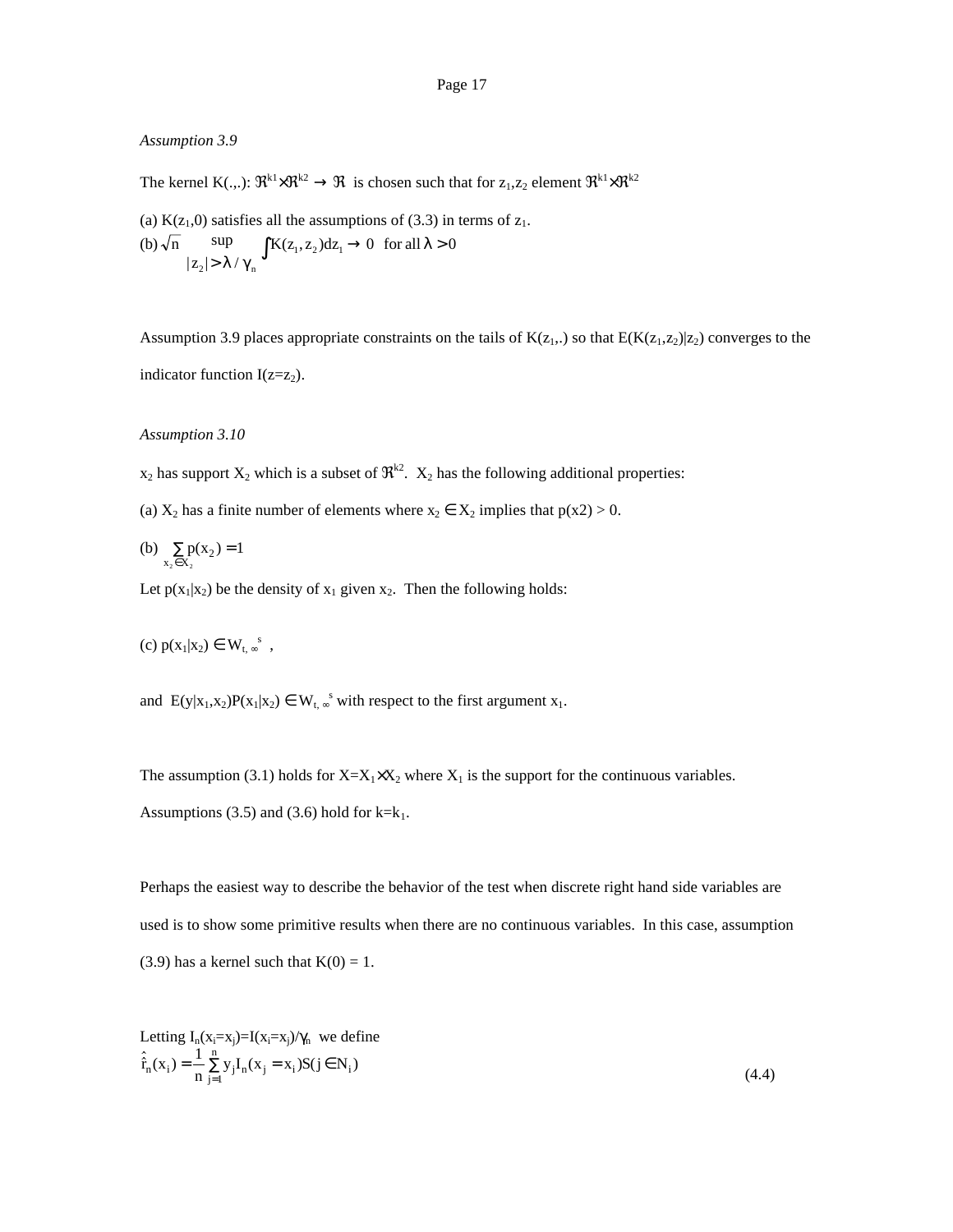$$
\hat{\hat{p}}_n(x_i) = \frac{1}{n} \sum_{j=1}^n I_n(x_j = x_i) S(j \in N_i)
$$
\n
$$
\hat{\hat{m}}_n = \frac{1}{n} \sum_{i=1}^n (\hat{f}_n(x_i - \hat{p}_n(x_i)) f(x_i, \hat{\theta}_n)) (y_i - f(x_i, \hat{\theta}_n))
$$
\n(4.6)

Then the following holds:

Then the following holds:  
\n
$$
\sqrt{n}(\hat{\hat{m}}_n - \hat{m}_n) = \frac{1}{\sqrt{n}} \frac{1}{n} \sum_{j=1}^n (f(x_j) - f(x_i) + u_j - [f(x_i) - f(x_i, \hat{\theta}_n)])S(j \in N_i) \times
$$
\n
$$
\{I_n(x_i = x_j) - K_n(x_i - x_j)\}\hat{u}_i
$$
\n
$$
\leq \frac{1}{n^{3/2}} \sum_{i=1}^n \sum_{\substack{j=1 \ j \neq i}}^n |f(x_j) - f(x_i) + u_j - [f(x_i, \hat{\theta}_n) - f(x_i)])\hat{u}_i K_n(x_i - x_j)S(j \in N_i)|I_n(x_i \neq x_j)
$$
\n
$$
\leq \frac{1}{n^2} \sum_{\substack{j=1 \ j \neq i}}^n \sum_{\substack{j=1 \ j \neq i}}^n Z_{ij}S(j \in N_i) \sup_{\substack{|z| > \mu(x_i) / \gamma_n}} \sqrt{n}K(z)
$$
\nwhere  $\mu(x_i) = \inf_{\substack{x_j \in X_j / x_i}} |x_i - x_j|$  and  $Z_{ij} = |(f(x_j) - f(x_i) + u_j - [f(x_i, \hat{\theta}_n) - f(x_i)])\hat{u}_i|$ .

By assumption (3.10)  $\sup \qquad \sqrt{n}K(z) \longrightarrow 0.$  $|z| > \mu(x_i) / \gamma_n$  $\sqrt{n}$   $\sqrt{n}$   $(2) \rightarrow 0$ .<br>  $|z| > \mu(x_i) / \gamma_n$ <br>
Then, p  $\lim_{n \to \infty} \sqrt{n} (\hat{m}_n - \hat{m}_n) = 0$ .

The statistic  $\hat{m}_n$  is based on a continuous kernel that maintains all the smoothness properties in assumption (3.3) and therefore, we can easily have both discrete and continuous right hand side variables. Notice that because the support  $X_2$  is finite, it will induce the test for pure discrete right hand to converge in probability to its underlying first moment rather than in distribution. The reason for this is that the kernel needs only to be estimated at a finite set of points in the sample space and these points do not grow with sample size.

## *Theorem 4.3*

Under the assumptions 3.1 through 3.8 for  $x_1$  and  $k=k_1$ , and the additional assumptions of 3.9 and 3.10. Theorem 4.2 carries over with k replaced by  $k_1$  and  $C(K) = \int K(u_1, u_2)^2 du_1$  where  $u_1 \in \mathbb{R}^{k_1}$  corresponds to the continuous variables.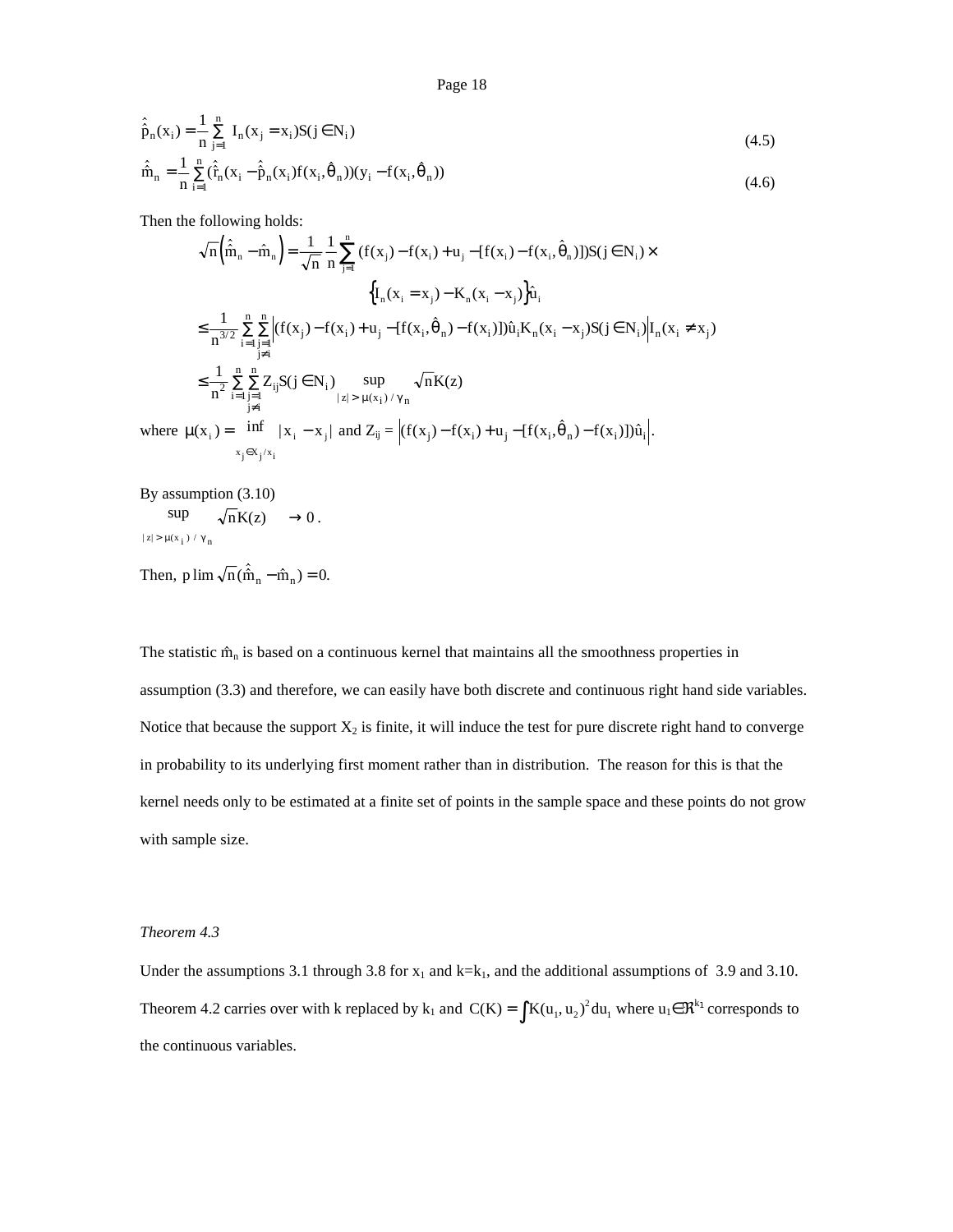We end this section by presenting an alternative estimator for  $V_0$  in (4.2). When higher order kernels are used the computation of  $C(K) = \int K^2(u) du$  is difficult when there are several right hand side regressors. We offer the following lemma to compute an consistent estimator for  $V_0$  that requires no integration.

### *Lemma 4.3*

The estimator:

The estimator:  
\n
$$
\hat{J}_n = \frac{4}{n(n-1)} \sum_{i=1}^{n-1} \sum_{i \le j} \hat{\epsilon}_i^{*2} \hat{\epsilon}_j^{*2} K_n^2 (x_i - x_j)
$$

where  $\varepsilon_n^*$  is defined in (3.7) is a consistent estimator for  $V_0$ .

# **V Conclusions**

We have in this paper proposed a test for misspecification that is consistent against all functional forms and is of the form of the uniformly most powerful tests. By design the researcher does not arbitrarily choose any parameter of the test. The researcher need only to estimate his original parametric model, and then using the estimated residuals and the left and right hand side variables. The cross validation mechanism along with the kernel of compact support allows the data to determine an optimal window width while trimming out observations with density that are arbitrarily close to zero. The bounds of the cross validation are fixed so that the window width will still have the required rate of decrease in order to achieve standard asymptotic results.

It is important to note that our test prevents degeneracy by using a resampling technique. Although the asymptotic distribution of our bootstrap test is identical to the Hong and White (1993), this research opens a new avenue in which to promote additional finite sample efficiency. In order to maintain simplicity, our resampling was done so that each observation had a 1/n chance of being chosen. This automatically made the random variable  $S(j\in N_i)$  independent from the sample, allowing us to concentrate on showing how resampling could prevent the degeneracy of our statistic. However, there are other resampling how resampling could prevent the degeneracy of our statistic. However, there are other resampling strategies. One is to let  $p_i = 1/\sqrt{\hat{\sigma}_n^2(x_i)}$  where  $e \hat{\sigma}_n^2(x_i)$  is an estimator for the residual variance. One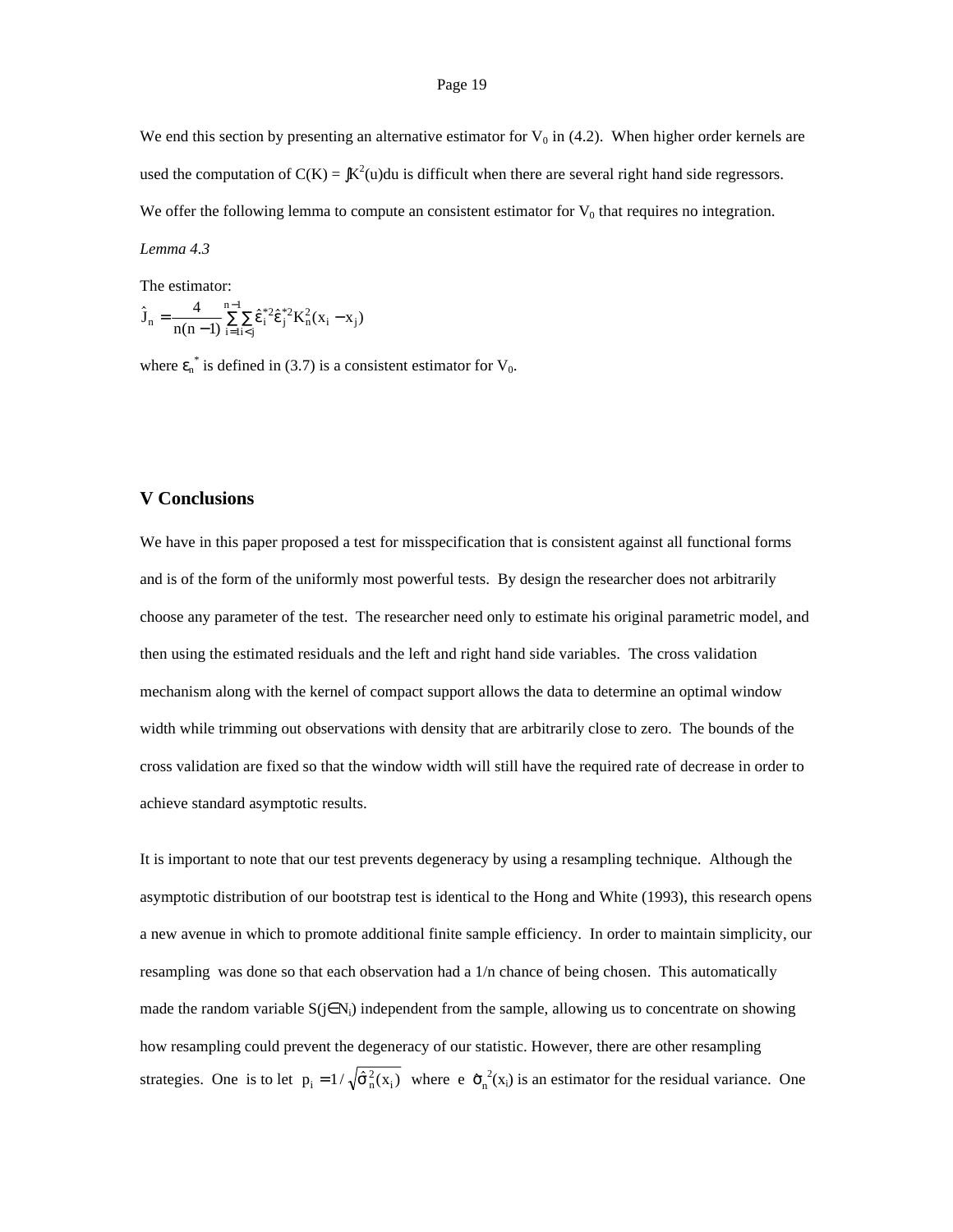could make resampling section be proportional related to  $p_i$  so that the sample points with smaller variance would have a higher chance of being chosen. This could increase the finite sample power of the test.

While this test is still subject to the curse of dimensionality it can be offset by the use of higher order kernels. Although the test is not optimal in the sense of Hong (1993) we can achieve a higher local power by using higher order kernels which at this point cannot be done in Hong without estimated third order and higher derivatives of the conditional expectation function. Finally, we show that our test can be applied to discrete variables, allowing the test to be used on a large number of data sets.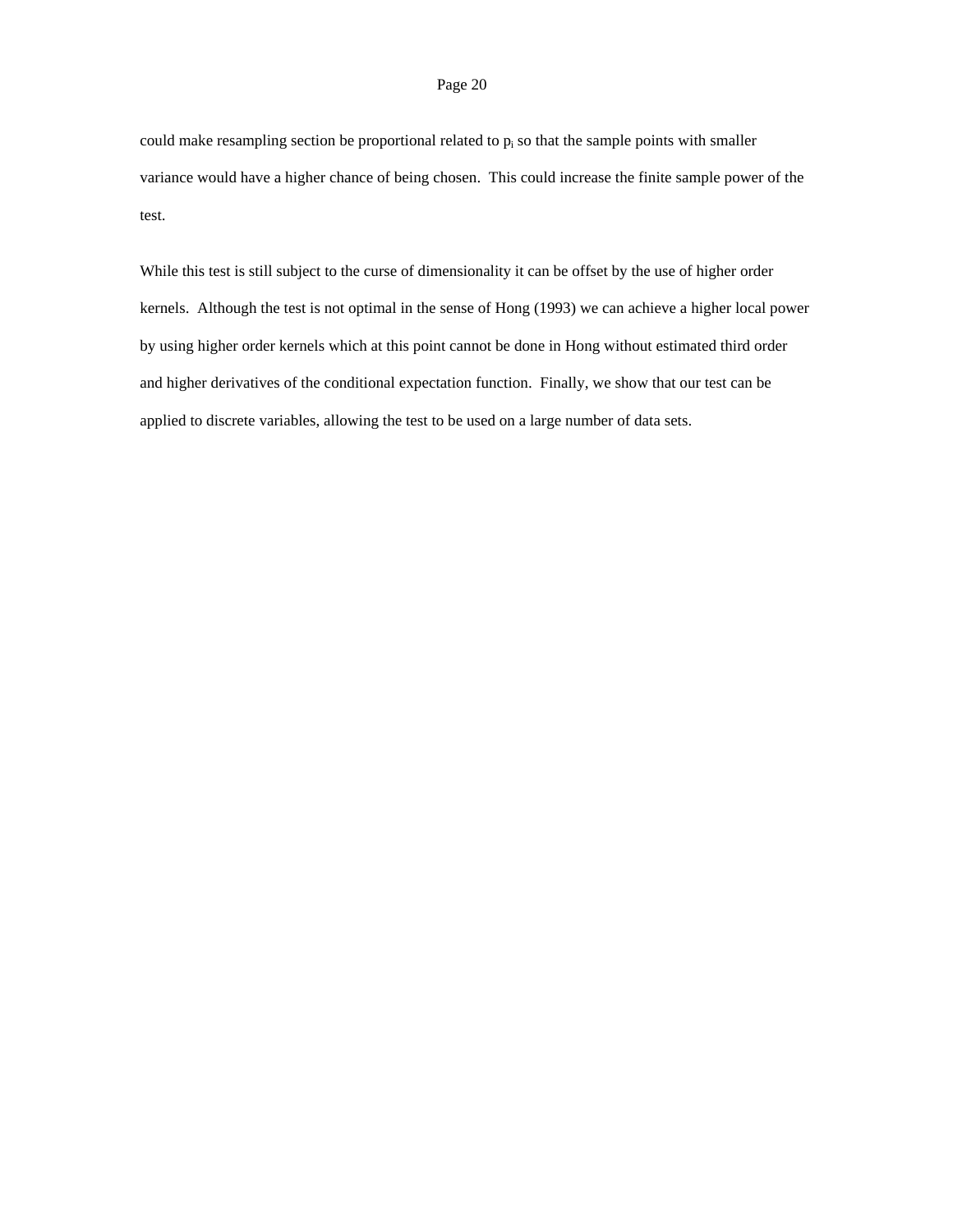## **References**

Bierens, H.J., 1982, Consistent Model Specification Tests, Journal of Econometrics 20, 105-134.

—————, 1987, Kernel Estimators of Regression Functions, in: T. R. Bewley, ed., Advances in

Econometrics / Fifth World Congress, Vol. 1 (Cambridge University Press: New York), 99-144.

—————, 1990, A Consistent Conditional Moment Test of Functional Form, Econometrica 58, 1443-1458.

Bierens, H.J., and W. Ploberger, 1994, Asymptotic Power of the Integrated Conditional Moment Test

Against Large Local Alternatives.

Bradley, R. and R. McClelland, 1993, An Improved Nonparametric Test for Misspecification of

Functional Form, Manuscript

Bradley, R. and R. McClelland, 1994, A Kernel Test for Neglected Nonlinearity, manuscript

de Jong, P. 1987, A Central Limit Theorem for Generalized Quadratic Forms, Probability Theory and Related Fields 75, 261-277.

- and H.J. Bierens, 1994, On the Limit Behavior of the Chi-Square Test if the Number of

Conditional Moments Tested Approaches Infinity, Econometric Theory 9, 70-90.

de Jong, R.M. 1991, The Bierens Test Under Data Dependence, manuscript

Hall, P., 1984, Central Limit Theorem for Integrated Square Error of Multivariate Nonparametric Density Estimators, Journal of Multivariate Analysis 14, 1-16.

Härdle, W., 1990, Applied Nonparametric Regression, (Cambridge University Press, New York).

Hong, Y., 1993, Consistent Specification Testing Using Optimal Nonparametric Kernel Estimation, CAE

Working Paper #93-13, Center for Analytic Economics, Cornell University.

————— and H. White, 1993, M-Testing Using Finite and Infinite Dimensional Parameters

Estimators, manuscript, University of California San Diego.

Horowitz, J. and W. Härdle, 1994, Testing a Parametric Model Against a Semiparametric Alternative,

Econometric Theory 10, 821-848.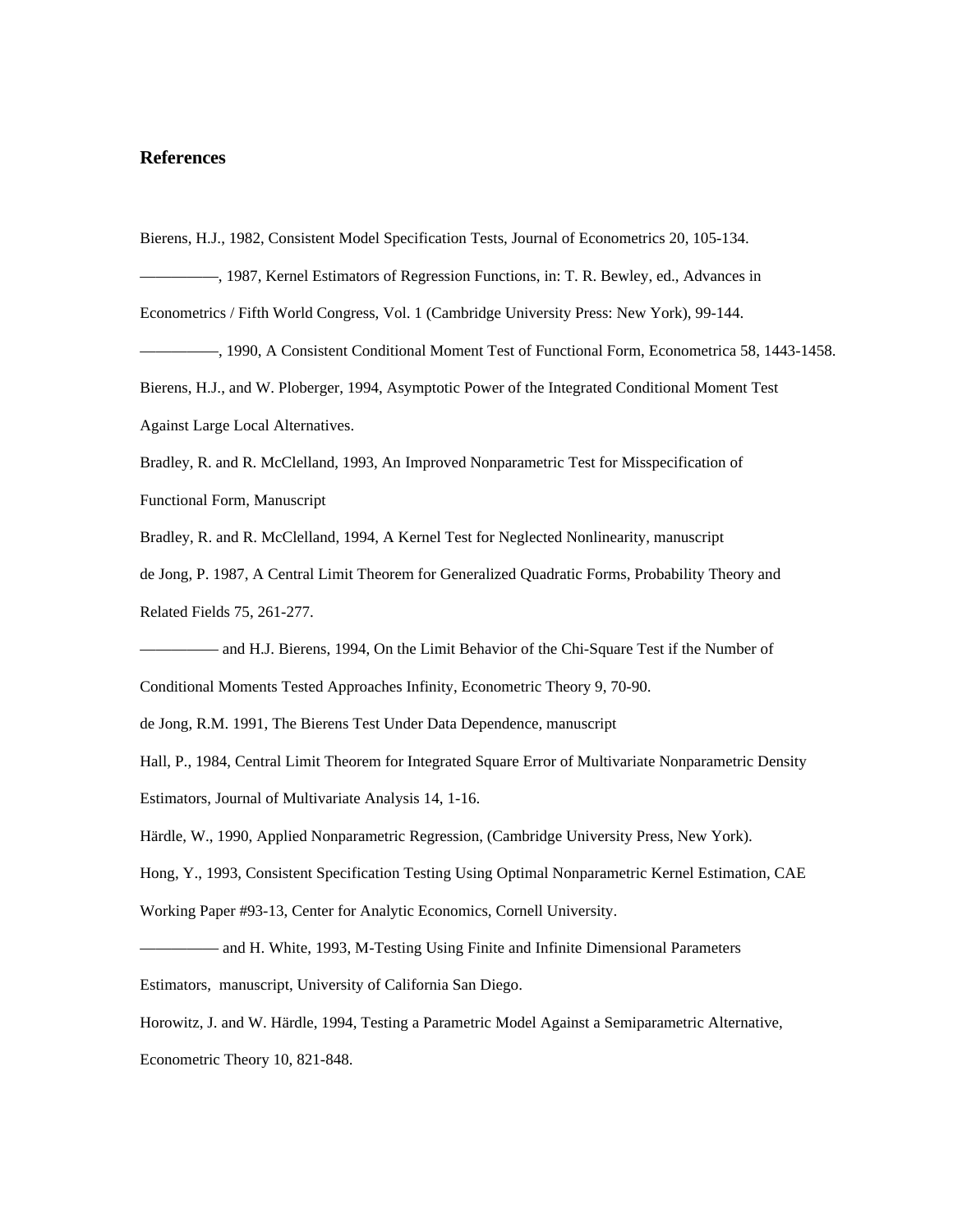Lee, T.H., White, H. and C.W.J. Granger, 1993, Testing for Neglected Nonlinearity in Time Series Models, Journal of Econometrics 56, 269-290.

Newey, W. K., 1985, Maximum Likelihood Specification Testing and Conditional Moment Tests, Econometrica 53, 1047-1070.

Newey, W, 1994, Kernel Estimatioin of Partial Means a a General Variance Estimator, Econometric Theory 10, 233-253

Stinchcombe, M. and H. White, 1993, An Approach to Consistent Specification Testing Using Duality and Banach Limit Theory, Discussion Paper, University of California, San Diego.

Whang, Y.J. and D. Andrews, 1993, Tests of Specification for Parametric and Semiparametric Models, Journal of Econometrics 57, 277-318.

Wooldridge, J., 1992, A Test for Functional Form Against Nonparametric Alternatives, Econometric Theory 8, 452-475.

Yatchew, A.J., 1992, Nonparametric Regression Tests Based on Least Squares, Econometric Theory 8, 435-451

Zheng, X., 1990, A Consistent Test of Functional Form Via Nonparametric Estimation Techniques,

Princeton University Discussion Paper.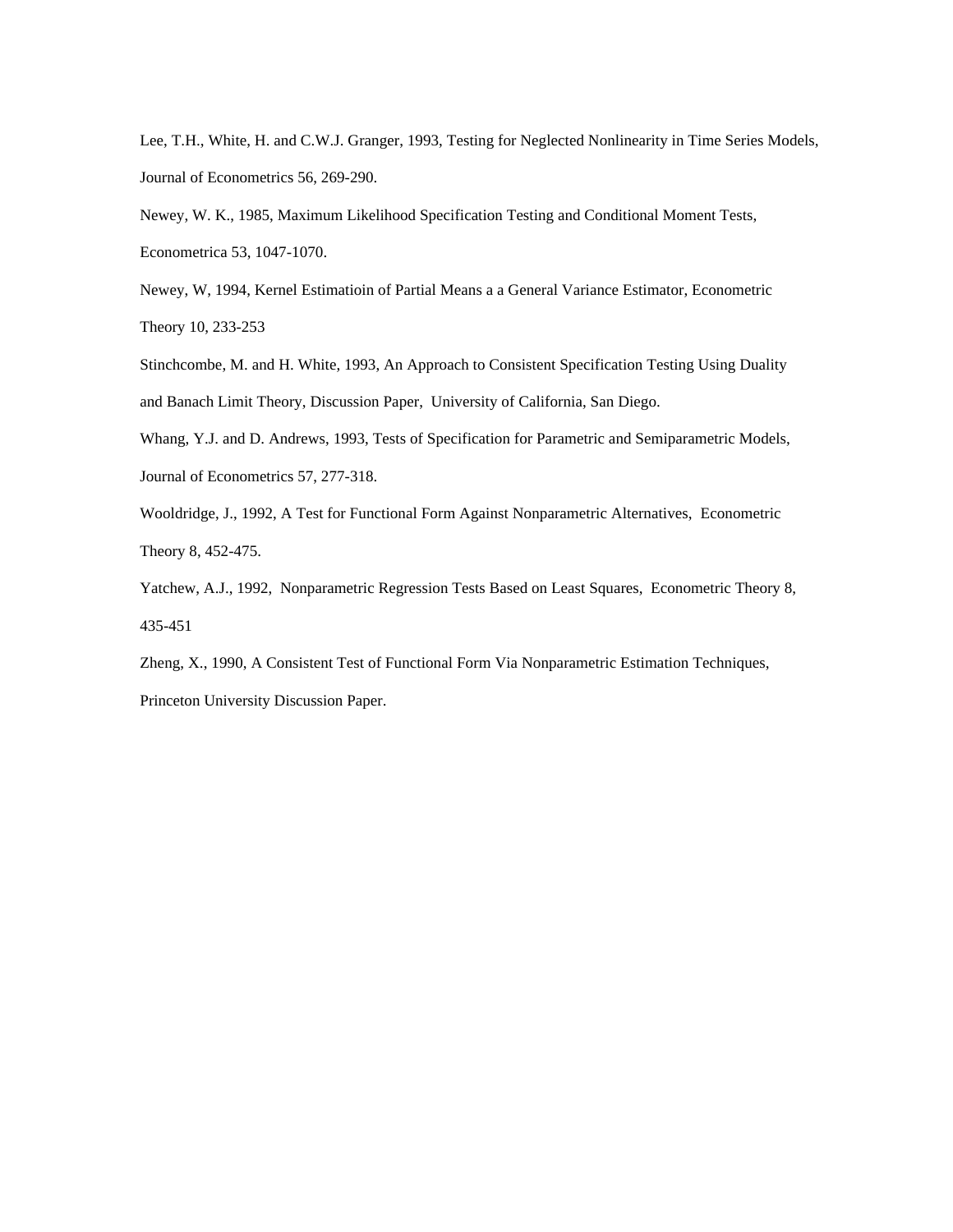# **Proofs**

We start with Lemma A.1 which is an important ingredient for the lemmas and theorems in the paper.

## *Lemma A.1*

Given assumptions 3.1 through 3.6, let N be continuously differentiable and  $E||N^2(x)|| < \infty$  and  $\varepsilon_i$  is defined

in (4.1). Then  
\n
$$
\frac{1}{n^2} \sum_{i=1}^{n} \sum_{j=1}^{n} \varepsilon_i N(x_j) K_n (x_i - x_j)
$$
\nis Op(1/ $\sqrt{n}$ ).

Proof:

We rewrite the expression as a V-Statistic:

$$
\frac{1}{n^2}\sum_{i=1}^n\sum_{j=1}^i\{\epsilon_iN(x_j)+\epsilon_jN(x_i)\}K_n(x_i-x_j)\,.
$$

We apply the theorem of Powell, Stock, and Stocker(1989), and we need to verify that

$$
P_n = E \bigg\| \{\varepsilon_i N(x_j) + \varepsilon_j N(x_i)\} K_n(x_i - x_j) \bigg\|^2 = o(n).
$$

$$
P_n \le E\Big\{ \Big[E_1^2 N(x_j^2) + \varepsilon_j^2 N(x_i^2) \Big] K_n^2 (x_i - x_j) \Big\}
$$
  
= 2 \int \int \frac{1}{\gamma\_{\frac{2k}{n}}} K^2 \Big( \frac{x\_i - x\_j}{\gamma\_n} \Big) \sigma^2(x\_i) N^2(x\_j) p(x\_i) p(x\_j) dx\_i dx\_j  
= 2 \int \int \frac{1}{\gamma\_n^{2k}} K(u) \sigma^2(x\_i) N^2(x\_i - \gamma\_n u) p(x\_i) p(x\_i - \gamma\_n u) dx\_i \gamma\_n^k du  
= O(\gamma\_n^{-k}) = O(n(\eta \gamma\_n^{k})^{-1}) = o(n)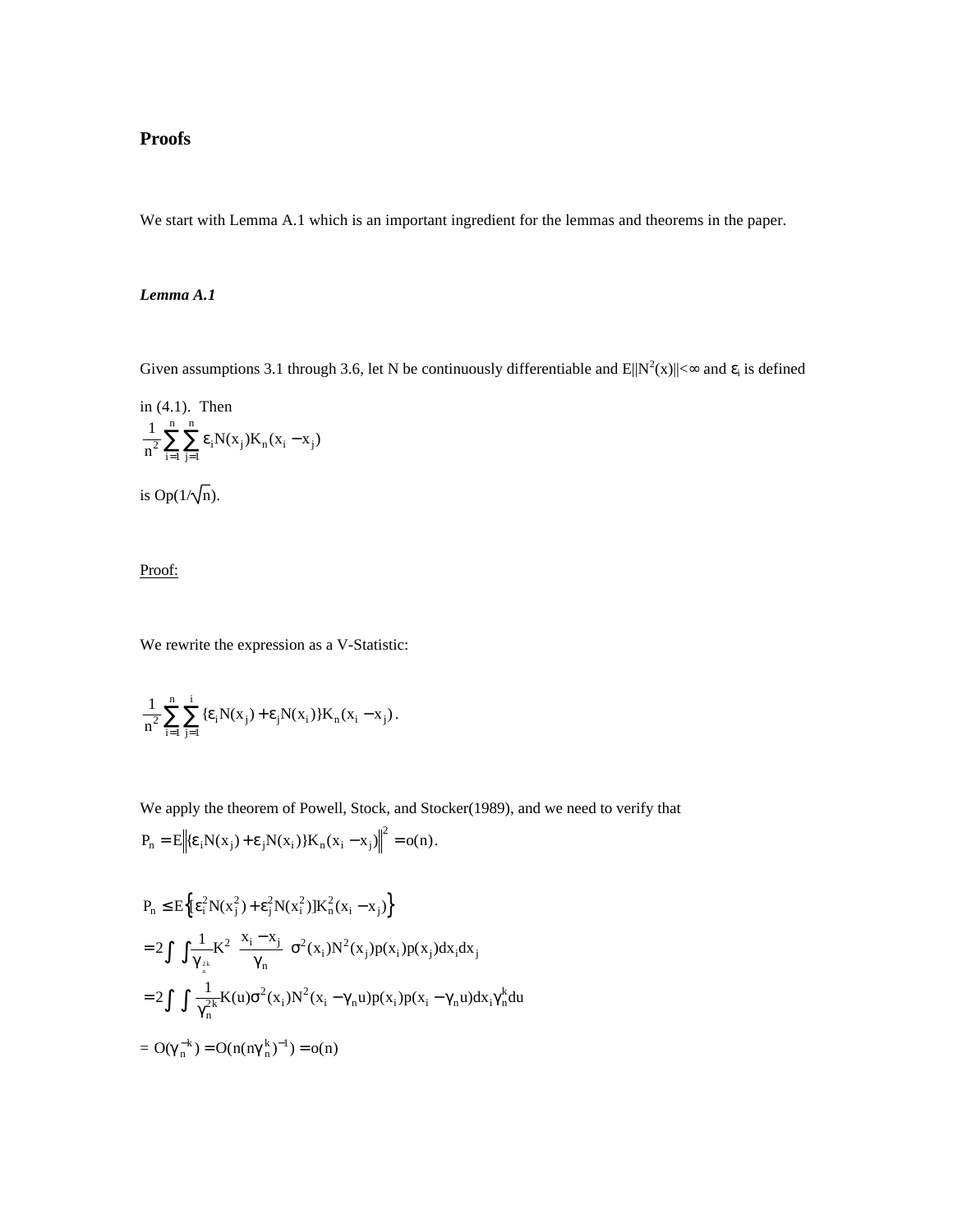## *Lemma 4.1*

Proof:

Under  $H_o$ ,  $E(W_{nij}|x_j) = E(W_{nij}|x_i) = 0$ . Given Assumption (3.1), the following holds:  $E(W_n) = E n^{-2} \sum_{i=1}^{n} \sum_{j=1}^{n} W_{nij} = n^{-2} \sum_{i=1}^{n} E \varepsilon_i^2 S(i \in N_i) \gamma_n^{-k} K(0) = \sigma^2 (n \gamma_n^k)^{-1} K$ i n  ${}_{i}^{2}S(i \in N_{i})\gamma_{n}^{-k}K(0) = \sigma^{2}(n\gamma_{n}^{k})$ i  $(W_n) = \text{En}^{-2} \sum_{i=1}^{n} \sum_{j=1}^{n} W_{nij} = n^{-2} \sum_{i=1}^{n} \text{E} \varepsilon_i^2 S(i \in N_i) \gamma_n^{-k} K(0) = \sigma^2 (n \gamma_n^k)$  $-2\sqrt{\frac{1}{2}} E_0^2 S(i - N)x^{-1}$ =  $2\sum_{i=1}^{n} \sum_{i=1}^{n} W_i = n^{-2} \sum_{i=1}^{n} E_i^2 S(i \in N) N^{-k} K(0) = \sigma^2 (n N^k)$  $1 j=1$  $2 \frac{\mu}{2} E_2^2 S (i - N) \nu^{-k} K (0) - \sigma^2$ 1 1  $\varepsilon_i^2 S(i \in N_i) \gamma_n^{-k} K(0) = \sigma^2(n \gamma_n^k)$   $K(0)(n/n)$ .

Using  $A(3.5)$ , this implies:

$$
W_n-E(W_n)=n^{-2}\sum_{\substack{i=1\\j\neq i}}^n\sum_{j=1}^n W_{nij}+(n\gamma_n^k)^{-1}n^{-1}K(0)\sum_{i=1}^n\{\epsilon_i^2S(i\in N_i)-(n^\prime-n)\sigma^2\}=n^{-2}\sum_{\substack{i=1\\j\neq i}}^n\sum_{j=1}^n W_{nij}+Op([\boldsymbol{n}\gamma_n^{k/2}]^{-1}).
$$

The last equality follows from Chebyshev's inequality, and  $\delta=2$  from Assumption (3.1) and

$$
S(i \in N_i)=O_p(n'/n)=Op(n^{1/2}\gamma_n^{k/2})
$$
 from A(3.5).

Then  $n(W_n - EW_n) = (n^{-3/2})\sum_{n=1}^{n}$ i=1 n n<br>ΣΣ j≠i  $\sum_{\text{n}}^{\text{n}} W_{\text{nij}} + o_p(1)$ 

given  $n\gamma_n^k \to \infty$ . To show that  $\sqrt{n}(W_n - EW_n) \to N(0,1)$  in distribution, we show that:  $V_n^{-1/2}U_n \longrightarrow N(0,1)$ , where  $U_n = n^{-3/2} \sum_{i=1}^n \sum_{j=1, j \neq i}^n W_{nij}$ , and  $V_n = \text{var}(U_n)$ n  $\sum_{i=1}$   $\sum_{j=1, j\neq i}$   $w_{nij}$ , and  $v_n - va($  $v_n)$  $^{-1/2}$ <sub>LI</sub> d N<sub>I</sub>(0.1) where  $I_1 = n^{-3/2} \sum_{n=1}^{n}$  ${}^{1/2}U_n \xrightarrow{d} N(0,1)$ , where  $U_n = n^{-3/2} \sum_{i=1}^{\infty} \sum_{j=1, j\neq i}^{\infty} W_{nij}$ , and  $V_n = \text{var}(U_n)$ .

Under H<sub>o</sub>, because  $E(U_n|x_i) = E(U_n|x_j) = 0$ ,  $U_n$  is a degenerate second order U-Statistic so that we require a central limit theorem (CLT). From de Jong's (1987) CLT for generalized forms we know that for  $V_n^{-1/2}U_n$ to be asymptotically N(0,1), it suffices that  $G_{ni}/V_n^2 = o(1)$  for  $i = 1,2,3$ , where :

$$
V_{n} = Var(U_{n}) = {n(n-1)2n^{-3}E(S^{2}(j \in N_{i})\epsilon_{i}^{2}\epsilon_{j}^{2}(K_{n}^{ij})^{2})}
$$
\n
$$
= 2 \frac{n(n-1)}{n^{3}} [n'(\frac{1}{n} \frac{n-1}{n}) + \frac{n^{2}}{n^{2}}] \iint_{X} \gamma_{n}^{-2k} K^{2}(\frac{x_{1} - x_{2}}{\gamma_{n}}) \sigma^{2}(x_{1}) \sigma^{2}(x_{2}) p(x_{1}) p(x_{2}) dx_{1} dx_{2}
$$
\n
$$
= 2\gamma_{n}^{k} \iint_{X} \gamma_{n}^{-2k} K^{2}(\frac{x_{1} - x_{2}}{\gamma_{n}}) \sigma^{2}(x_{1}) \sigma^{2}(x_{2}) p(x_{1}) p(x_{2}) dx_{1} dx_{2} + o(1), \text{ by Assumption (3.5)}
$$
\n
$$
= \iint_{X} \iint_{X} K^{2}(u) \sigma^{2}(x_{1} + \gamma_{n}u) p(x_{1} + \gamma_{n}u) du d\sigma^{2}(x_{1}) p(x_{1}) dx_{1} + o(1), \text{T is defined in Assumption (3.3)}.
$$
\n
$$
= 2C(K) \int_{X} \sigma^{4}(x_{1}) p^{2}(x_{1}) dx_{1} + o(1) = 2C(K)E{\sigma^{2}(x)p(x)} + o(1) = V_{0} + o(1)
$$

Therefore,  $V_n - V_0 = o(1)$ . Define  $K_{nij}$  as  $K((x_i - x_j)/\gamma_n)$  $G_{n1} = \sum_{\substack{i=1 \ i \neq j}} \sum_{j=1 \ i \neq j} E(W_{nij} / n^{3/2})^4 = \{(n-1)n8n^{-6}E(S^4(j \in N_i))E\{\epsilon_1^4 \epsilon_2^4(K_{n12})^4\} \leq n^{-3}(n-1)\gamma_n^{2k}cE(K_{n12})$ n i n  $n_1 = \sum_{i=1}^{n} \sum_{i=1}^{n} E(W_{nij} / n^{3/2})^4 = \{(n-1)n8n^{-6}E(S^4(j \in N_i))E\{\epsilon_1^4 \epsilon_2^4(K_{n12})^4\} \leq n^{-3}(n-1)\gamma_n^{2k}cE(K_n)$  $1 j=1$  $=\sum_{i=1}^{n}\sum_{\substack{j=1 \ j\neq i}}^{n} E(W_{nij}/n^{3/2})^4 = {(n-1)n8n^{-6}E(S^4(j \in N_i))E{ε_1^4ε_2^4(K_{n12})^4}} \leq n^{-3}(n-1)\gamma_n^{2k}cE(K_{n12})^4$ 

QED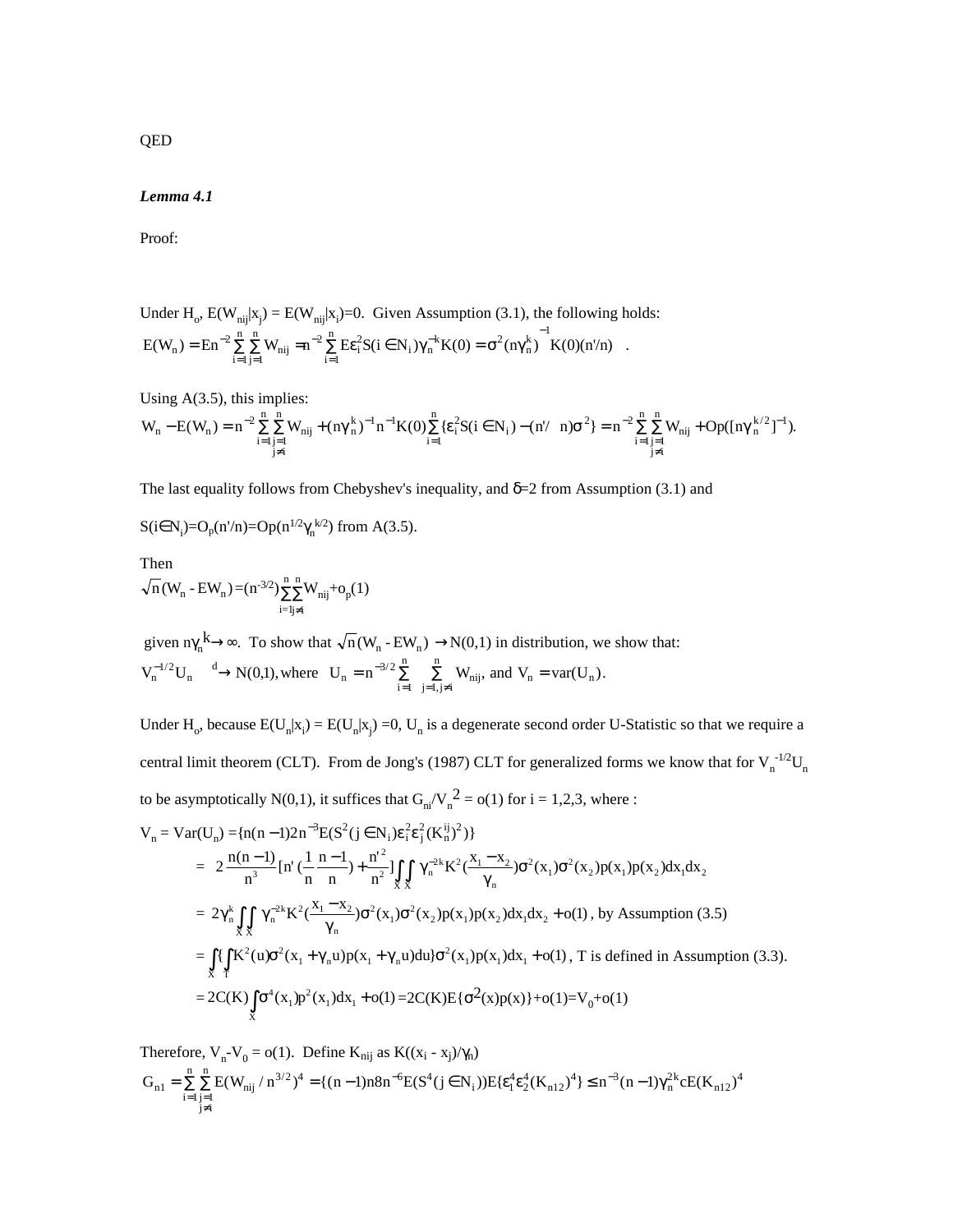$$
= n^{-3}(n-1)\gamma_n^{2k}c\int_{XX} {\{\gamma_n^{-k}(K(\frac{x_1 - x_2}{\gamma_n})\}^4 p(x_1)p(x_2)dx_1 dx_2 \over \gamma_n} = n^{-3}(n-1)\gamma_n^{-k}c\int_{TX} K(v)^4 p(x_1)p(x_1 + \gamma_n v)dx_1 dv = n^{-3}(n-1)\gamma_n^{-k}c\int_{V} K(v)^4 dv\int_{X} p^2(x_1)dx_1\{1+o(1)\} = O(n^{-2}\gamma_n^k) G_{n2} = \sum_{i=1}^n \sum_{\substack{j=1 \ j \neq i}}^n \sum_{\substack{k=1 \ j \neq i}}^n E\{W_{nij}^2W_{nk}^2 / n^6\} \le \{(n-1)(n-2)(n-3)16n^{-6}ES_{12}^2ES_{13}^2E\epsilon_1^2\epsilon_2^2(K_{n12})^2\epsilon_1^2\epsilon_3^2(K_{n13})^2\} = O(n^{-1})\gamma_n^{2k}E\{(K_{n12})^2(K_{n13})^2\} = O(n^{-1})
$$

$$
\begin{aligned} G_{n3} & = \sum \sum \sum \sum_{i \neq j \neq k \neq h} \{ E(W_{nij} W_{nik} W_{nkk} W_{nkh}) + E(W_{nij} W_{nih} W_{njk} W_{nkh}) + E(W_{nik} W_{nih} W_{njk} W_{njh}) \} n^{-6} \\ & \leq 3CE \{ S(1 \in N_2) S(1 \in N_3) S(4 \in N_2) S(4 \in N_3) \} \frac{n(n-1)(n-2)(n-3)}{n^6} E \Big\{ \epsilon_1^2 \epsilon_2^2 \epsilon_3^2 \epsilon_4^2 K_{n12} K_{n13} K_{n42} K_{n43} \Big\} \end{aligned}
$$

by A(3.5)  
\n
$$
\leq 30(1)\gamma_n^{2k} \iiint_{X \times X} {\{\gamma_n^{-k}K((x_3 - x_1)/\gamma_n)\}\{\gamma_n^{-k}K((x_3 - x_1)/\gamma_n)\}\{\gamma_n^{-k}K((x_2 - x_4/\gamma_n)\{\gamma_n^{-k}K((x_3 - x_4/\gamma_n)\}\gamma_n^{-k}K((x_3 - x_4/\gamma_n)\}\gamma_n^{-k}K((x_3 - x_4/\gamma_n)\gamma_n^{-k}K((x_3 - x_4/\gamma_n)\gamma_n^{-k}K((x_3 - x_4/\gamma_n)\gamma_n^{-k}K((x_3 - x_4/\gamma_n)\gamma_n^{-k}K((x_3 - x_4/\gamma_n)\gamma_n^{-k}K((x_3 - x_4/\gamma_n)\gamma_n^{-k}K((x_3 - x_4/\gamma_n)\gamma_n^{-k}K((x_3 - x_4/\gamma_n)\gamma_n^{-k}K((x_3 - x_4/\gamma_n)\gamma_n^{-k}K((x_3 - x_4/\gamma_n)\gamma_n^{-k}K((x_3 - x_4/\gamma_n)\gamma_n^{-k}K((x_3 - x_4/\gamma_n)\gamma_n^{-k}K((x_3 - x_4/\gamma_n)\gamma_n^{-k}K((x_3 - x_4/\gamma_n)\gamma_n^{-k}K((x_3 - x_4/\gamma_n)\gamma_n^{-k}K((x_3 - x_4/\gamma_n)\gamma_n^{-k}K((x_3 - x_4/\gamma_n)\gamma_n^{-k}K((x_3 - x_4/\gamma_n)\gamma_n^{-k}K((x_3 - x_4/\gamma_n)\gamma_n^{-k}K((x_3 - x_4/\gamma_n)\gamma_n^{-k}K((x_3 - x_4/\gamma_n)\gamma_n^{-k}K((x_3 - x_4/\gamma_n)\gamma_n^{-k}K((x_3 - x_4/\gamma_n)\gamma_n^{-k}K((x_3 - x_4/\gamma_n)\gamma_n^{-k}K((x_3 - x_4/\gamma_n)\gamma_n^{-k}K((x_3 - x_4/\gamma_n)\gamma_n^{-k}K((x_3 - x_4/\gamma_n)\gamma_n^{-k}K((x_3 - x_4/\gamma_n)\gamma_n^{-k}K((x_3 - x_4/\gamma_n)\gamma_n^{-k}K((x_3 - x_4/\gamma_n)\gamma_n^{-k}K((x_3 - x_4/\gamma_n)\gamma_n^{-k}K((x_3 - x_4/\gamma_n)\gamma_n^{-k}K((x_3 - x_4/\gamma_n)\gamma_n^{-k}K((x_3 - x_4/\gamma_n)\gamma_n^{-k}K((x_3 - x_
$$

Since  $V_n$  is O(1), we have shown that  $G_{ni}/V_n^2 = o(1)$  for i=1,2,3 given  $n\gamma_n^k \to \infty$  and  $\gamma_n^k \to 0$ .

# QED

# *Lemma 4.2*

To simplify, we set  $\hat{\epsilon}_i^* = \hat{\epsilon}_i$  where  $\hat{\epsilon}_i^*$  is defined in (3.8).

Let 
$$
\hat{J}_n = 2n^{-2} \sum_{i=1}^{n-1} \sum_{j=i+1}^{n} K_n \hat{\epsilon}_i^2 \hat{\epsilon}_j^2
$$
, then  $\hat{V}_n = 2C(K)\hat{J}_n$ .  
\nSince  $\hat{\epsilon}_i = Y_i - \hat{f}(x_i, c^*)$  and  $Y_i = f(x_i) + \epsilon_i$  where  $\hat{f}_n(x_i, c^*)$  is defined in assumption (3.7).  
\n $\hat{J}_n = 2n^{-2} \sum_{i=1}^{n-1} \sum_{j=i+1}^{n} K_n (x_i - x_j) \hat{\epsilon}_i^2 \hat{\epsilon}_j^2$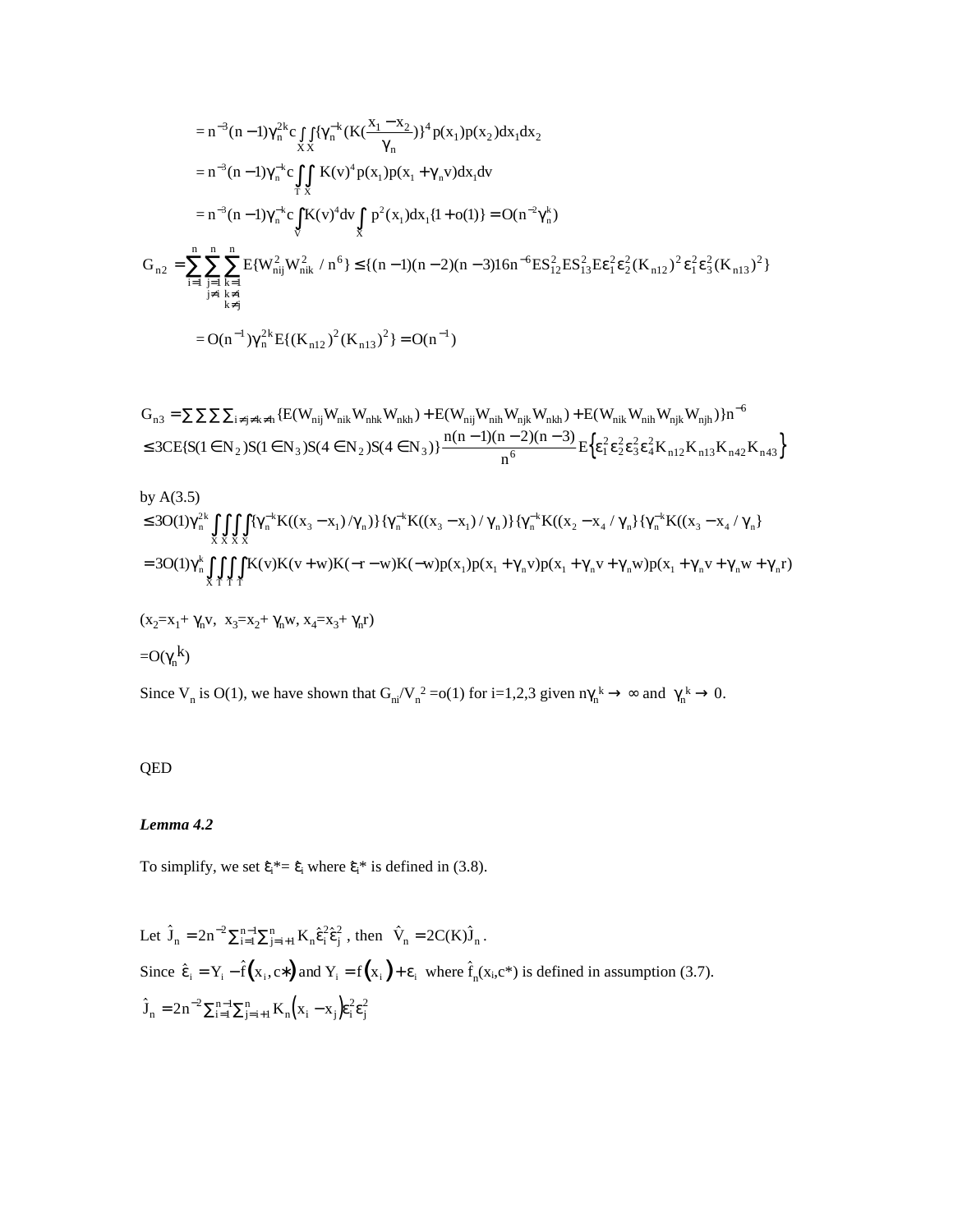$$
+8n^{-2}\sum_{i=1}^{n-1}\sum_{j=i+1}^{n}K_{n}(x_{i}-x_{j})\mathbf{\varepsilon}_{i}\mathbf{\varepsilon}_{j}^{2}[f(x_{i})-\hat{f}(x_{j},c^{*})]
$$
  
\n
$$
+4n^{-2}\sum_{i=1}^{n-1}\sum_{j=i+1}^{n}K_{n}(x_{i}-x_{j})\mathbf{\varepsilon}_{j}^{2}[f(x_{i})-\hat{f}(x_{i},c^{*})]^{2}
$$
  
\n
$$
+8n^{-2}\sum_{i=1}^{n-1}\sum_{j=i+1}^{n}K_{n}(x_{i}-x_{j})\mathbf{\varepsilon}_{j}\mathbf{\varepsilon}_{i}[f(x_{j})-\hat{f}(x_{j},c^{*})][f(x_{i})-\hat{f}(x_{i},c^{*})]
$$
  
\n
$$
+8n^{-2}\sum_{i=1}^{n-1}\sum_{j=i+1}^{n}K_{n}(x_{i}-x_{j})\mathbf{\varepsilon}_{j}[f(x_{j})-\hat{f}(x_{j},c^{*})][f(x_{i})-\hat{f}(x_{i},c^{*})]
$$
  
\n
$$
+2n^{-2}\sum_{i=1}^{n-1}\sum_{j=i+1}^{n}K_{n}(x_{i}-x_{j})\mathbf{\varepsilon}_{j}[f(x_{j})-\hat{f}(x_{j},c^{*})][f(x_{i})-\hat{f}(x_{i},c^{*})]^{2}
$$
  
\n
$$
=2n^{-2}\sum_{i=1}^{n-1}\sum_{j=i+1}^{n}\varepsilon_{i}^{2}\mathbf{\varepsilon}_{j}^{2}K_{n}(x_{i}-x_{j})+8A_{1n}+4A_{2n}+8A_{3n}+8A_{4n}+2A_{5n}
$$

We show that 
$$
A_{in} = o_p(1)
$$
  $i = 1,...,5$   
\nLet  $P = s$  up  $K(u)$   
\n
$$
A_{1n} \le P\gamma_n^k n^{-2} \Big[ \sum_{i=1}^n |\epsilon_i| \Big] \Big[ \sum_{j=1}^n \epsilon_j^2 \Big] \Big[ \sum_{j=1}^n \Big| f(x_j) - \hat{f}(x_j, c^*) \Big] \Big]
$$
\n
$$
\le O_p(\gamma_n^k) O_p(i) O_p(n^{-1/2}\gamma^{-k/2} + \gamma_n^t)
$$
\n
$$
\le o_p(i) \qquad \text{because } \eta_n^k \to \infty, \text{ and } \Big[ \sum_{j=1}^n \epsilon_j^2 \Big] n^{-1/2} = O_p(i)
$$
\n
$$
A_{2n} \le P\gamma_n^k n^{-2} \sum_{i=1}^n \sum_{j=i+1}^n \epsilon_j^2 \Big[ f(x_i) - \hat{f}(x_i, c^*) \Big]^2
$$
\n
$$
\le P\gamma_n^k \Big[ n^{-1} \sum_{j=1}^n \epsilon_j^2 \Big] \Big[ n^{-1} \sum_{i=1}^n \Big[ f(x_i) - \hat{f}(x_i, c^*) \Big]^2 \Big]
$$
\n
$$
\le O_p(\gamma_n^k) \Big( O_p(n^{-1/2}) \Big[ O_p(n\gamma_n^k)^{-1} + O_p(\gamma_n^{2t}) \Big] \Big) = o_p(i).
$$

The third inequality follows from results in Bierens (1987) that  $var(f(x_i) - \hat{f}(x_i, c^*)) = O(n \gamma_n^k)^{-1}$  and the bias  $f(x_i) - \hat{f}(x_i, c^*) = O(\gamma_n^t)$ . equality follows from<br> $-\hat{f}(x^-, c^*) = O(\gamma_0^t).$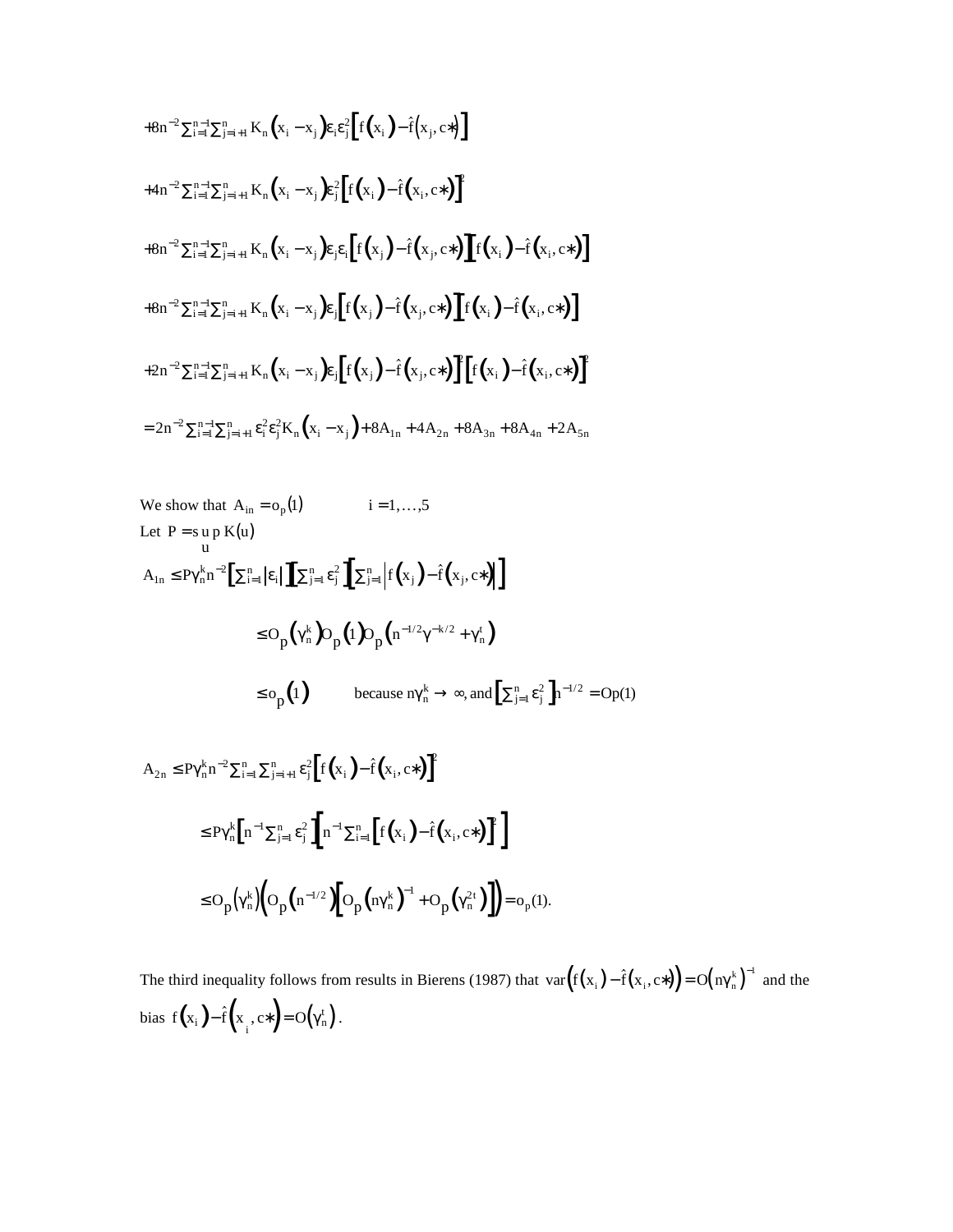$$
A_{3n} \leq P\gamma_n^{k} n^{-1} \sum_{i=1}^{n} \left| \epsilon_i \left[ f(x_i) - \hat{f}(x_i, c^*) \right] \right| n^{-1} \sum_{j=1}^{n} \left| \epsilon_j \left[ f(x_i) - \hat{f}(x_j, c^*) \right] \right|
$$
  
\n
$$
\leq P\gamma_n^{k} O_p(n^{-1/2}\gamma_n^{-k/2}) + O_p(n^{-1/2}\gamma_n^{t})
$$
  
\n
$$
= op(1)
$$
  
\n
$$
A_{4n} \leq P\gamma_n^{k} n^{-2} \sum_{i=1}^{n} \left| \epsilon_i \left[ f(x_i) - \hat{f}(x_i, c^*) \right] \right| \sum_{j=1}^{n} \left| f(x_j) - \hat{f}(x_j, c^*) \right|
$$
  
\n
$$
\leq P\gamma_n^{k} \left[ n^{-1} \sum_{i=1}^{n} \epsilon_i^2 \right]^{1/2} n^{-1} \sum_{i=1}^{n} \left| f(x_i) - \hat{f}(x_i, c^*) \right|^{2}
$$
  
\n
$$
\leq O_p(\gamma_n^{k}) O_p(\left[ n\gamma_n^{k} \right]^{-3/2}) = o_p(1)
$$

and

$$
A_{5n} \le P\gamma_n^k \left\{ n^{-1} \sum_{i=1}^n \sum_{j=1}^{i-1} \varepsilon_j (f(x_j) - f(x_j, c^*)^2) \right\} \left\{ n^{-1} \sum_{i=1}^n \sum_{j=1}^{i-1} (f(x_i) - f(x_i, c^*))^2 \right\}
$$
  
= O(\gamma\_n^k) O<sub>p</sub> (n<sup>-1</sup> \gamma\_n^{-2k}) = o<sub>p</sub>(1) by Assumption (3.6b)

We then show that

$$
p\lim \ 2n^{-2}\sum\limits_{i=1}^{n}\sum\limits_{j=1}^{n}\,\epsilon_{i}^{2}\epsilon_{j}^{2}K_{n}\Big(x_{i}-x_{j}\Big)=2E\Big(\sigma^{4}\big(x\big)p(x)\Big)
$$

Let 
$$
\mu_4 = E(\epsilon_j^4)
$$
. Note that  
\n
$$
E(\epsilon_i^4 \epsilon_j^4 K_n^2 (x_i - x_j)) = \iint \mu_4(x_i) \mu_4(x_j) K_n^2(x_i - x_j) dx_i, dx_j
$$

$$
= O\!\!\left(\gamma_n^{-k}\right) \! = o(n), \, since \, n \gamma_n^k \to \infty
$$

 $= O(\gamma_n^{-k}) = o(n)$ , since  $n\gamma_n^{k} \to \infty$ <br>Therefore the first term in the expansion of  $\hat{J}_n$  satisfies the conditions of the U Statistics Projection

Theorem in Powell, Stock, and Stocker(1989), and therefore.

p lim 2n<sup>-2</sup>
$$
\sum_{i=1}^{n-1} \sum_{j=i+1}^{n} \varepsilon_i^2 \varepsilon_j^2 K_n(x_i - x_j) \rightarrow 2C(K)E(p(x)\sigma^4 p(x))
$$
 since  
\n
$$
E\left(\varepsilon_i^2 \varepsilon_j^2 K_n(x_i - x_j) = \iint_{x} \sigma^2(x_i) \sigma^2(x_2) K_n(x_1 - x_2) p(x_1) p(x_2) dx_1, dx_2\right)
$$
\n
$$
= \iint_{x} \sigma^2(x_1) \sigma^2(x_1 - \gamma_n u) K(u) p(x_1) p(x_1 + \mu) dx_1, du
$$
\n
$$
= \iint_{x} \sigma^2(x_1) \sigma^2(x_1) p(x_1) p(x_1) dx K(u) du + o(1)
$$
\n
$$
= [C(K)E(\sigma^4(x) p(x)) + o(1)]
$$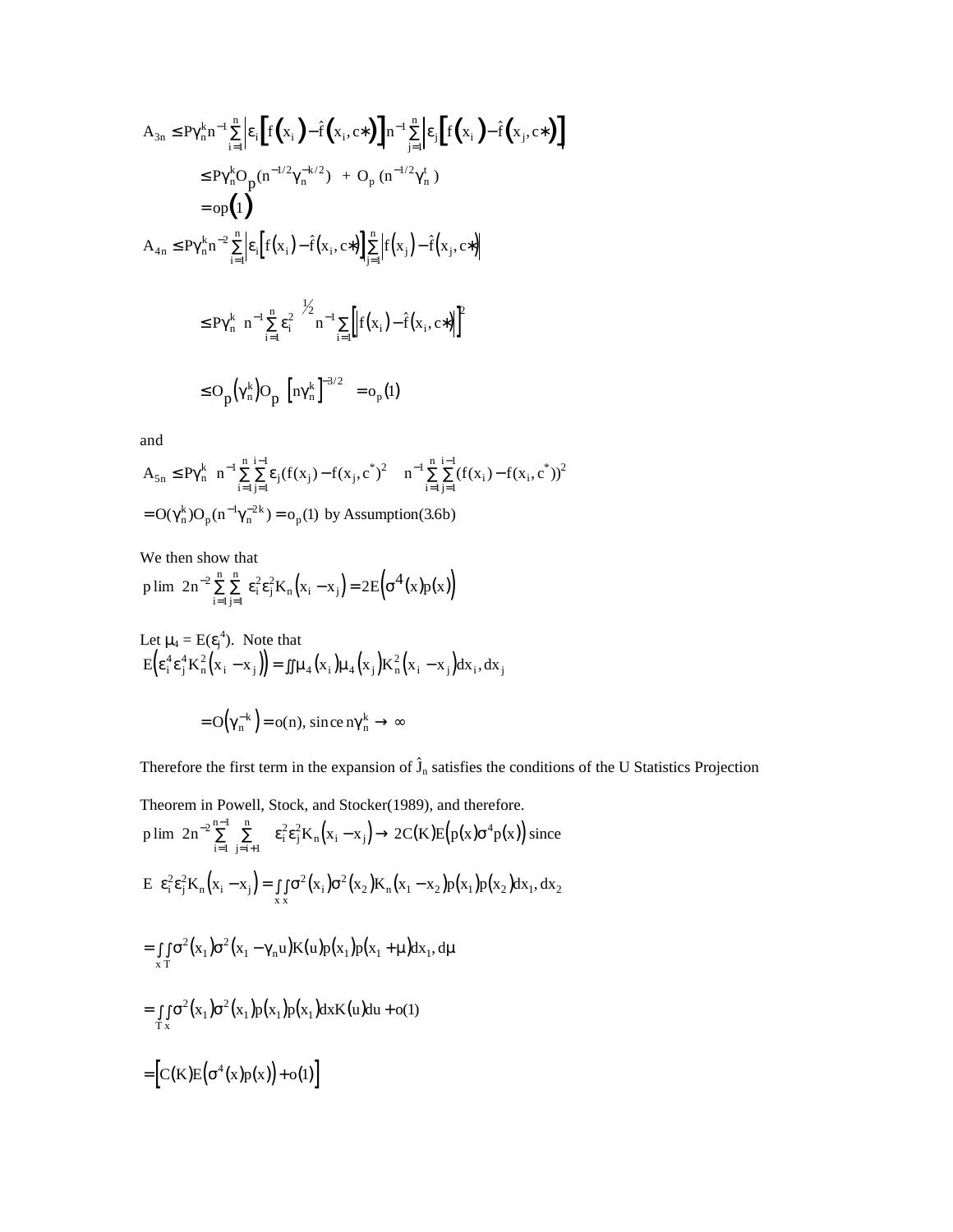QED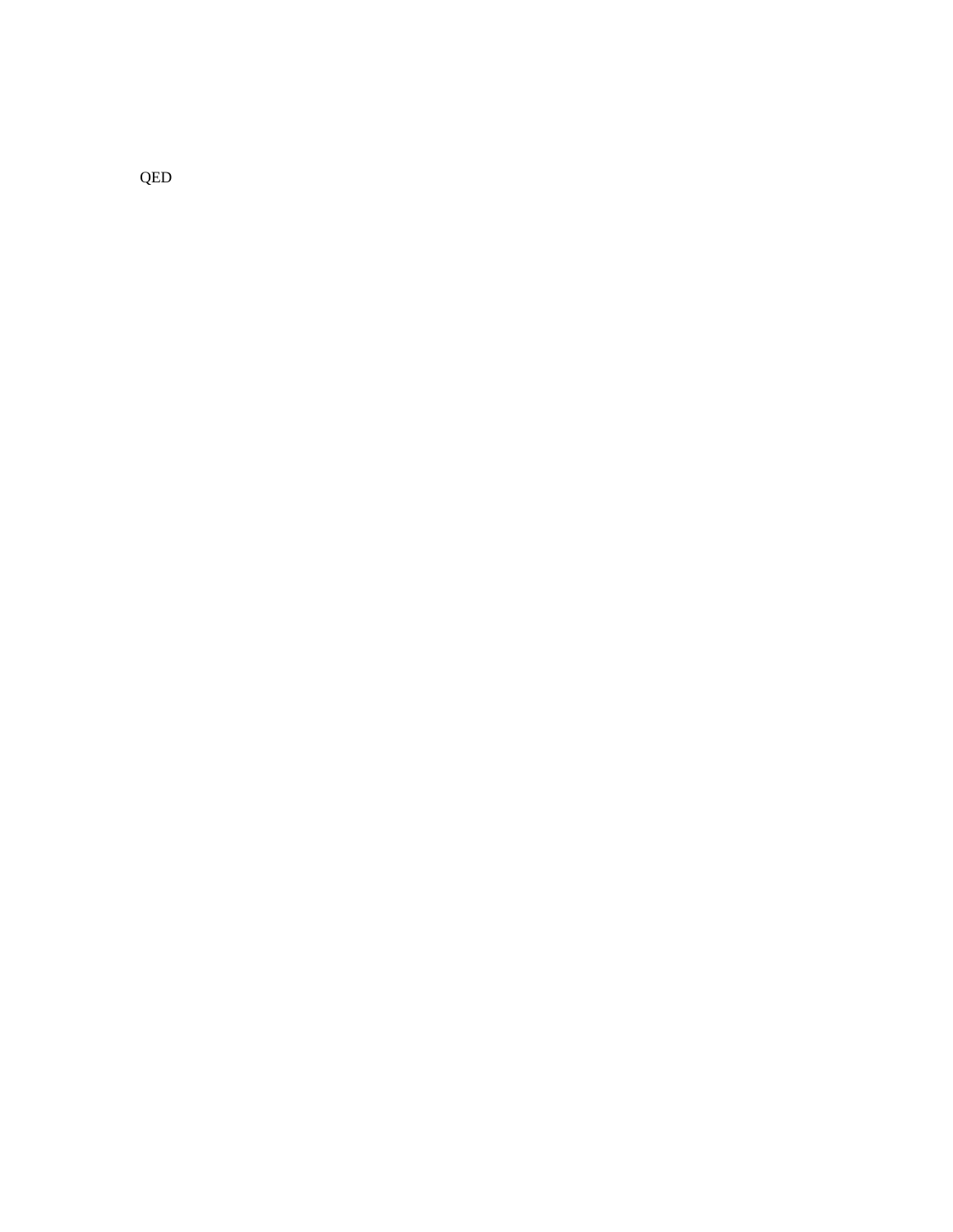# *Theorem 4.1*

.

We prove this theorem by Lemmas 4.1, 4.2

We must show that  $\sqrt{n} (\hat{m}_n - W_n) = Op(1)$  under H<sub>0</sub>. Also, under H<sub>0</sub> (f(x) in 2.1 is equal to F(x,  $\theta_0$ ).

$$
\hat{m}_{n} = n^{-1} \sum_{i=1}^{n} \left[ \hat{r}_{n}(x_{i}) - \hat{p}_{n}(x_{i}) \hat{r}(x_{i}, \hat{\theta}_{n}) \right] \hat{y}_{i} - f(x_{i}, \hat{\theta}_{n})
$$
\n
$$
= n^{-2} \sum_{i=1}^{n} \left[ \sum_{j=1}^{n} \left[ y_{j} - f(x_{i}, \hat{\theta}_{n}) \right] K_{n}(x_{i} - x_{j}) S_{ij} \right] \hat{u}_{i}
$$
\n
$$
= n^{-2} \sum_{i=1}^{n} \left[ \sum_{j=1}^{n} \left[ f(x_{j} - \theta_{0}) + \varepsilon_{j} - f(x_{i}, \hat{\theta}_{n}) \right] K_{n}(x_{i} - x_{j}) S_{ij} \right] \hat{\epsilon}_{j} - \left[ f(x_{i}, \hat{\theta}_{n}) - f(x_{i}, \theta_{0}) \right] \right]
$$
\n
$$
= n^{-2} \sum_{i=1}^{n} \left[ \sum_{j=1}^{n} \left[ \varepsilon_{j} + f(x_{j}, \theta_{0}) - f(x_{i}, \theta_{0}) - \left[ f(x_{i}, \hat{\theta}_{n}) - f(x_{i}, \theta_{0}) \right] \right] K_{n}(x_{i} - x_{j}) S_{ij} \right] \hat{\epsilon}_{i} - \left[ f(x_{i}, \hat{\theta}_{n}) - f(x_{i}, \theta_{0}) \right]
$$
\n
$$
= n^{-2} \sum_{i=1}^{n} \sum_{j=1}^{n} \varepsilon_{j} S_{ij} K_{n}(x_{i} - x_{j}) \varepsilon_{i}
$$
\n
$$
+ n^{-2} \sum_{i=1}^{n} \sum_{j=1}^{n} \varepsilon_{i} K_{n}(x_{i} - x_{j}) S_{ij} \left[ f(x_{i}, \hat{\theta}_{n}) - f(x_{i}, \theta_{0}) \right]
$$
\n
$$
+ n^{-2} \sum_{i=1}^{n} \sum_{j=1}^{n} \left[ f(x_{j}, \theta_{0}) - f(x_{i}, \theta_{0}) - \left[ f(x_{i}, \hat{\theta}_{n}) - f(x_{i}, \theta_{0}) \right] \right] K_{n}(x_{i} - x_{j}) S_{ij} \bullet
$$
\n
$$
\left[ \varepsilon_{i} - \left[ f(x_{i}, \
$$

 $= U_{1n} + U_{2n} + U_{3n}$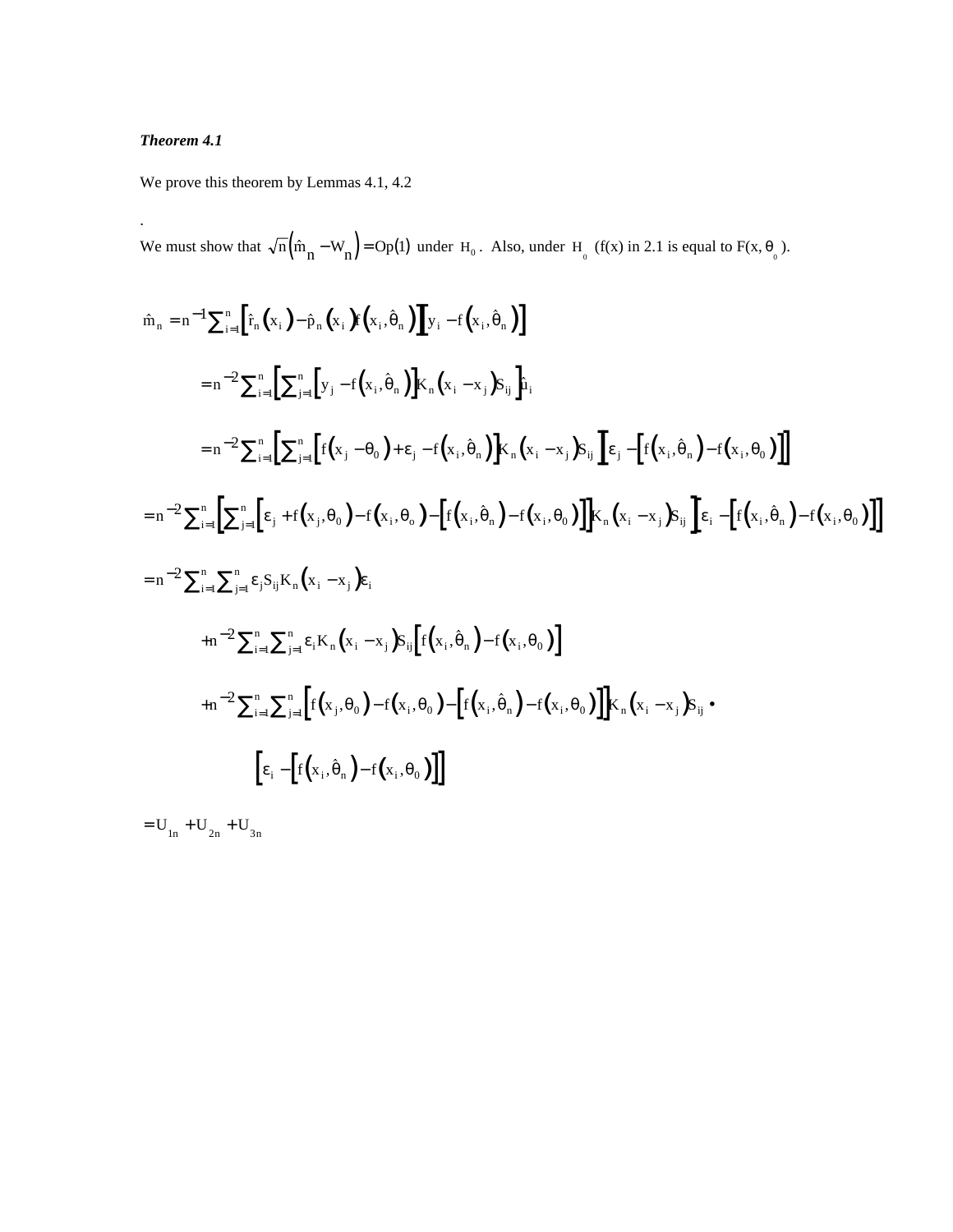Because

$$
\sqrt{n}U_{1n} = \sqrt{n}W_n
$$

we only need to show that

$$
\sqrt{n}\Big(U_{2n}+U_{3n}\Big)=o_p\Big(1\Big)
$$

To show this we first show that

$$
\sqrt{n}U_{2n} = o_p p(1)
$$
  
\n
$$
\sqrt{n}U_{2n} = n^{-3/2} \sum_{i=1}^n \sum_{j=1}^n \epsilon_j K_n (x_i - x_j) S_{ij} [f(x_i, \hat{\theta}_n) - f(x_i, \theta_0)]
$$
  
\n
$$
= n^{-3/2} \sum_{i=1}^n \sum_{j=1}^n \epsilon_j K_n (x_i - x_j) S_{ij} \frac{\partial f(x_i, \overline{\theta}_n)}{\partial q} [\hat{\theta}_n - \theta_n]
$$

for some

for some  
\n
$$
\overline{\theta}_n \in \left\{\theta: \left\|\theta - \theta_0\right\| \le \hat{\theta}_n - \theta\right\| \right\}
$$
\nSince  $S_{ij} = O(n^{1/2} \gamma_n^{k/2})$ , and using lemma A.1, and assumption 3.2  
\n
$$
\sqrt{n}U_{2n} = O(\frac{\gamma_n^{k/2}}{n})o(n)O(n^{-1/2}) = o(1)
$$

$$
\begin{aligned}\n\sqrt{n}U_{3n} &= n^{-3/2} \sum_{i=1}^{n} \sum_{j=1}^{n} f(x_j, \theta_0) K_n(x_i - x_j) S_{ij} \varepsilon_i \\
&- f(x_j, \theta_0) K_n(x_i - x_j) S_{ij} [f(x_i, \hat{\theta}_n) - f(x_i, \theta_0)] \\
&- [f(x_i, \hat{\theta}_n) - f(x_i, \theta_0)] K_n(x_i - x_j) S_{ij} [\varepsilon_i + f(x_i, \hat{\theta}_n) - f(x_i, \theta_0)]\n\end{aligned}
$$

$$
= A_{1n} + A_{2n} + A_{3n}
$$

By Lemma A.1, and  $S_{jj} = O(n^{1/2} \gamma_n^{k/2})$ ,  $A_{1n} = O(\gamma_n^{k/2})$ .

By assumption (3.2) and Lemma A.1  $A_{2n} = O(n^{-1/2} \gamma_n^{k/2})$ ,

and  $A_{3n} = O(n^{-1/2} \gamma_n^{k/2})$ .

QED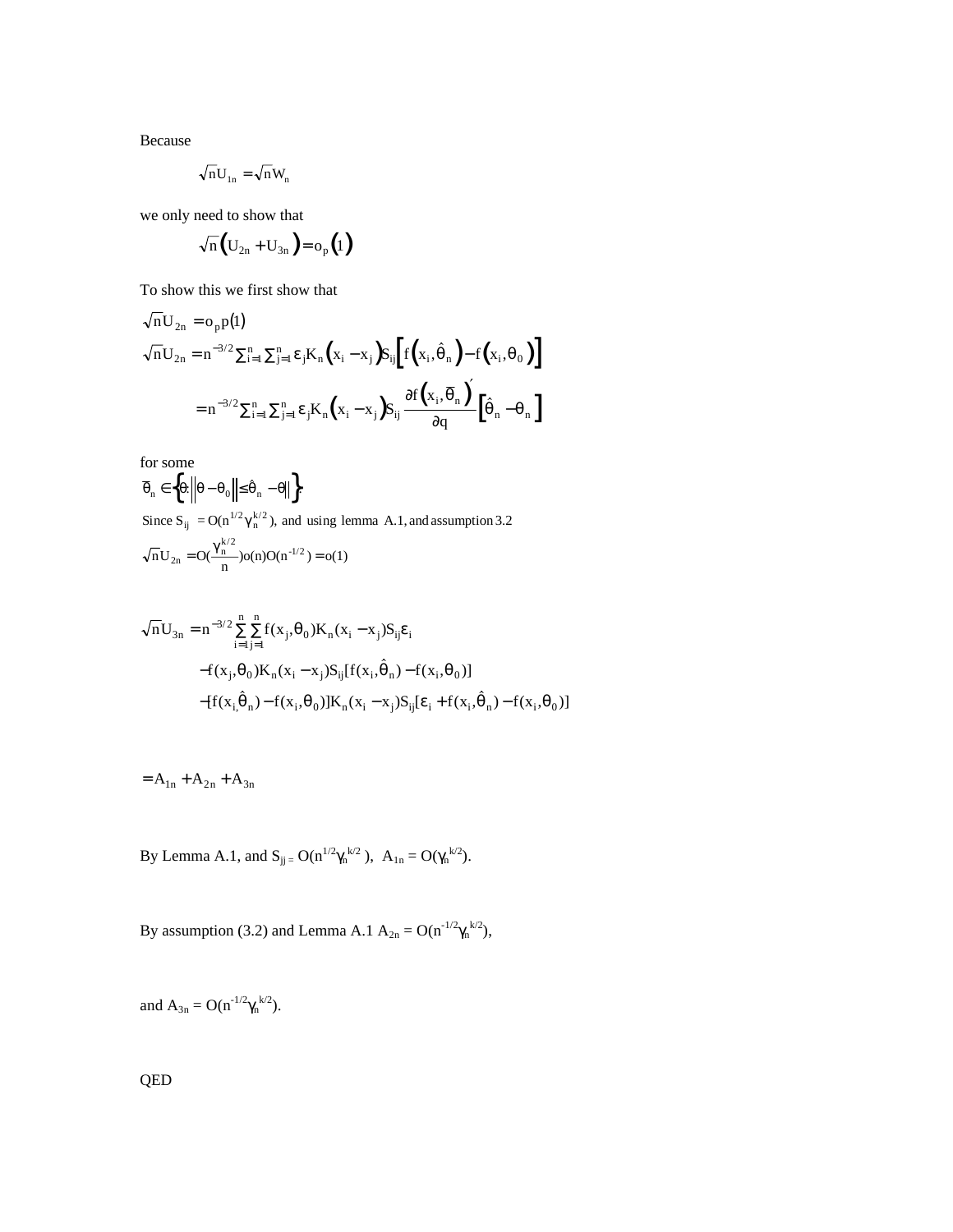Proof

Proof  
\n
$$
\hat{m}_{n} - \hat{R}_{n} = n^{-2} \sum_{i=1}^{n} \sum_{j\neq i}^{n} \left[ f(x_{j}, \theta_{0}) + n^{-1/2} \gamma_{n}^{-k/4} \Delta(x_{j}) + \varepsilon_{j} - f(x_{j}, \hat{\theta}_{n}) \right]
$$
\n
$$
K_{n}(x_{i} - x_{j}) S_{ij} \left[ f(x_{i}, \theta_{0}) + n^{-1/2} \gamma^{-k/4} \Delta(x_{i}) + \varepsilon_{i} - f(x_{i}, \hat{\theta}_{n}) \right]
$$
\n
$$
= n^{-2} \sum_{i=1}^{n} \sum_{j\neq i}^{n} \left[ f(x_{j}, \theta_{0}) - f(x_{i}, \theta_{0}) + \varepsilon_{j} \right] S_{ij} K_{n}(x_{i} - x_{j}) \varepsilon_{i}
$$
\n
$$
+ n^{-2} \sum_{i=1}^{n} \sum_{j\neq i}^{n} \left[ n^{-1/2} \gamma_{n}^{-k/4} \Delta(x_{j}) - \left[ f(x_{i}, \hat{\theta}_{n}) - f(x_{i}, \theta_{0}) \right] \right]
$$
\n
$$
S_{ij} K_{n}(x_{i} - x_{j}) \left[ n^{-1/2} \gamma_{n}^{-k/4} \Delta(x_{i}) + \left[ f(x_{i}, \theta_{0}) - f(x_{i}, \hat{\theta}_{n}) \right] \right]
$$
\n
$$
+ n^{-2} \sum_{i=1}^{n} \sum_{j\neq i}^{n} \left[ f(x_{j}, \theta_{0}) - f(x_{i}, \theta_{0}) + \varepsilon_{j} \right] S_{ij} K_{n}(x_{i} - x_{j})
$$
\n
$$
\left[ f(x_{i}, \theta_{0}) - f(x_{i}, \hat{\theta}_{0}) + n^{-1/2} \gamma_{n}^{-1/4} \Delta(x_{i}) \right]
$$
\n
$$
+ n^{-2} \sum_{i=1}^{n} \sum_{j\neq i}^{n} \left[ n^{-1/2} \gamma_{n}^{-1/4} \Delta(x_{j}) - f(x_{i}, \hat{\theta}_{n}) - f(x_{i}, \theta_{0}) \right]
$$
\n
$$
S_{ij} K_{n}(x_{i} - x_{j}) \varepsilon_{i}
$$
\n
$$
= V_{1n} + V_{2n} + V_{3n} +
$$

In Lemma 4.1, we have shown

$$
\sqrt{n}V_{1n} \to N(O, V_0).
$$

We then will show the following:

(i) 
$$
\text{plim } \sqrt{\mathbf{n} \mathbf{V}_{2n}} = \mu
$$
, where  $\mu$  is defined in the theorem

(ii) 
$$
\text{plim } \sqrt{\text{n}} V_{3n} = 0
$$

(iii) 
$$
\text{plim } \sqrt{\text{n}} V_{4n} = 0
$$
.

Starting with (i)

Starting with (i)  
\n
$$
\sqrt{n}E(V_{2n}) = n^{-2}\Sigma_{t=1}^{n} \Sigma_{j \neq i}^{n} E(n^{-1/2}\gamma_{n}^{-k/4}\Delta(x_{j}) - \frac{df}{d\Theta}(x_{i}, \tilde{\theta}_{n}) [\hat{\theta}_{n} - \Theta_{0}])
$$
\n(i)  
\n
$$
S_{ij}K_{n}(x_{i} - x_{j})\left[n^{-1/2}\gamma_{n}^{-k/4}\Delta(x_{i}) - \frac{df}{d\Theta}(x_{i}, \tilde{\theta}_{n}) [\hat{\theta}_{n} - \Theta_{0}]\right]
$$
\nfor some  $\tilde{\theta}_{n} \in \{\theta: ||\theta - \theta_{0}|| \le ||\hat{\theta}_{n} - \theta_{0}||\}$ .

The summand is equal to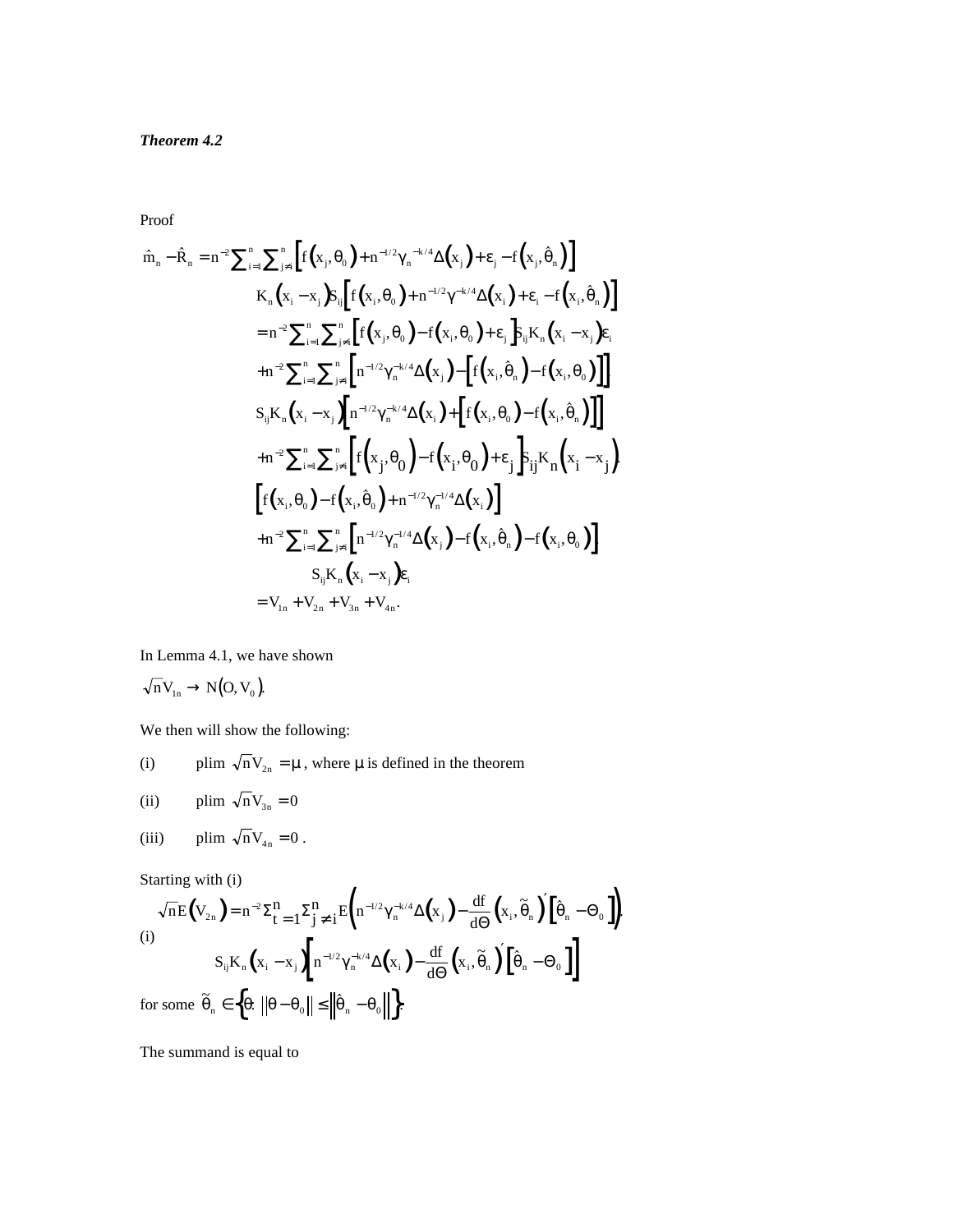$$
\iint n^{-1/2} \gamma_n^{-k/4} \Delta(x_i - \gamma_n u) - \frac{df(x_i, \tilde{\theta}_n)}{d\theta} \left[ \hat{\theta}_n - \theta_0 \right] S_{ij} K(u) \cdot \left[ n^{-1/2} \gamma_n^{-k/4} \Delta(x_i) - \frac{df(x_i, \tilde{\theta}_n)}{d\theta} \left[ \hat{\theta}_n - \theta_0 \right] p(x_i - \gamma_n u) p(x_i) dx_i du \right]
$$
  
\n
$$
= n^{-1/2} \gamma_n^{-k/2} \int \left[ n^{-1/2} \gamma_n^{-k/4} \Delta(x_i) - \frac{df(x_i, \tilde{\theta}_n)}{d\theta} \left[ \hat{\theta}_n - \theta_0 \right] \right] p(x_i) dx_i + Op(1)
$$
  
\n
$$
= n^{-1/2} \gamma^{k/2} n^{-1} \gamma^{k/2} \cdot E \left[ \Delta(x_i) - n^{1/2} \gamma_n^{1/4} \frac{df(x_i, \tilde{\theta}_n - \theta_0)}{d\theta} \right] \left[ \overline{\theta}_n - \theta_0 \right]^2 + Op(1)
$$
  
\n
$$
= n^{-1/2} \mu
$$

(iii) Since 
$$
E(V_{2n}) = 0
$$
  
\n
$$
V_{2n} = Op(n^{-1/2})
$$
\n
$$
\sqrt{n}V_{2n} \to 0
$$

QED

*Lemma 4.3*

An alternative estimator for  $V_0$  is

$$
\hat{V}_n = 4n^{-2} \sum_{i=1}^n \sum_{j=1}^{i-1} \gamma_n^k K_n^2 (x_i - x_j) \hat{\varepsilon}_i^2 \hat{\varepsilon}_j^2
$$

Proof:

Let

$$
z_i = (x_i, \varepsilon_i) \text{ and } \hat{z}_i = (x_i, \hat{\varepsilon}_i) \text{ where is defined in (3.15)}
$$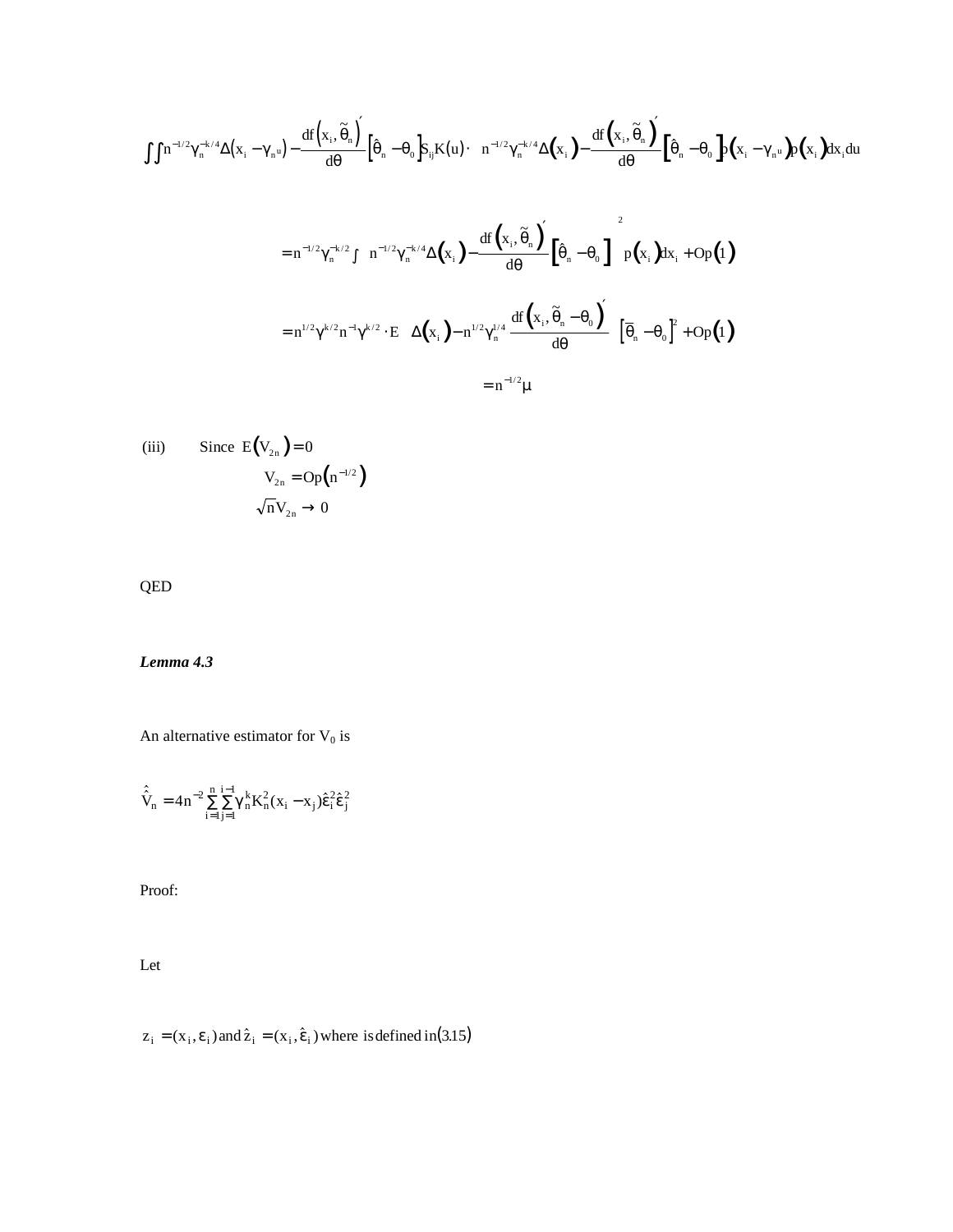Therefore, taking a Taylor expansion around  $\varepsilon$ <sub>i</sub> yields:

$$
\hat{V}_n = 4n^{-2} \sum_{i=1}^n \sum_{j=1}^{i-1} \gamma_n^k K_n^2 (x_i - x_j) \epsilon_j^2 \epsilon_i^2 + 8n^{-2} \sum_{i=1}^n \sum_{j=1}^{i-1} \gamma_n^k K_n^2 (x_i - x_j) \overline{\epsilon}_i \epsilon_j^2 (\hat{\epsilon}_i - \epsilon_i) + 8n^{-2} \sum_{i=1}^n \sum_{j=1}^{i-1} \gamma_n^k K_n^2 (x_i - x_j) \overline{\epsilon}_j \epsilon_i^2 (\hat{\epsilon}_j - \epsilon_j)
$$
  

$$
\hat{V}_n = 4n^{-2} \sum_{i=1}^n \sum_{j=1}^{i-1} \gamma_n^k K_n^2 (x_i - x_j) \epsilon_j^2 \epsilon_i^2 + o(1)
$$

The last inequality comes from Bierens[1987] where  $\hat{\epsilon}_i - \epsilon_i = O_p(n^{-1/2}\gamma_n^{-k/2})$ .

Let  $H_n(z_i, z_j) = \gamma_n^k K_n^2(x_i - x_j) \varepsilon_i^2 \varepsilon_j^2$ . Then, we can easily use Powel, Stock, and Stocker[1989] to show

that  $E[||H_n(z_i,z_j)||^2] = o(n)$ . Further, the following holds:  $E\{4n^{-2}\sum_{i=1}^{n}\sum_{i=1}^{i-1}\gamma_n^kK_n^2(x_i-x_j)\epsilon_j^2\epsilon_i^2\} = \frac{n(n-1)}{2}\frac{1}{n^2}\int_{\mathbf{Y}}\frac{1}{\gamma_n^k}K(\frac{x_i-x_j}{\gamma_n})\sigma^2(x_i)\sigma^2(x_j)dx_i dx$ j i i n n k XX  $i - x_j$  $\mathcal{L}\left\{4n^{-2}\sum_{i=1}^{n}\sum_{j=1}^{i-1}\gamma_{n}^{k}K_{n}^{2}(x_{i}-x_{j})\epsilon_{j}^{2}\epsilon_{i}^{2}\right\} = \frac{n(n-1)}{2}\frac{1}{n^{2}}\int_{XX}\frac{1}{\gamma_{n}^{k}}K\left(\frac{x_{i}-x_{j}}{\gamma_{n}}\right)\sigma^{2}(x_{i})\sigma^{2}(x_{j})dx_{i}dx_{j}$  $2 \sum_{r=1}^{n} \sum_{r=1}^{n-1} \left[ \frac{1}{2} \left( \frac{1}{2} \right)^r \right]^{2} \left[ \frac{1}{2} \right]^{2} \left[ \frac{1}{2} \right]^{2}$ 1 1  $^{-2}\sum_{i=1} \sum_{j=1} \gamma_n^k K_n^2(x_i - x_j) \varepsilon_j^2 \varepsilon_i^2 = \frac{n(n-1)}{2} \frac{1}{n^2} \int_{XX} \frac{1}{\gamma_n^k} K(\frac{x_i - x_j}{\gamma_n}) \sigma^2(x_i) \sigma^2$ = − =  $\sum_{i=1}^{n} \sum_{j=1}^{i-1} \gamma_n^k K_n^2(x_i - x_j) \varepsilon_j^2 \varepsilon_i^2 = \frac{n(n-1)}{2} \frac{1}{n^2} \int_{\mathbf{y}} \int_{\mathbf{y}} \frac{1}{\gamma_n^k} K(\frac{x_i - x_j}{\gamma_n}) \sigma^2(x_i) \sigma^2$ 

Letting 
$$
u = (x_i - x_j)/\gamma_n
$$
, we get:  
\n
$$
E\{4n^{-2}\sum_{i=1}^n\sum_{j=1}^n \gamma_n^k K_n^2(x_i - x_j)\epsilon_j^2 \epsilon_i^2\} = \frac{n(n-1)}{2}\frac{1}{n^2}\int_{TX} K(u)\sigma^2(x_j)\sigma^2(x_j - \gamma_n u)dx_i du = V_0 + o(1)
$$

Therefore, the conditions of Powell, Stocker, and Stocker are satisfied.

## *Theorem 4.3*

Let  $K(z_1, z_2)$  have the properties list in assumptions (3.9).

Let  
\n
$$
W_{nij} = \frac{\epsilon_i K_n}{\gamma_n^{k_1}} \left( \frac{x_{1i} - x_{1j}}{\gamma_n}, \frac{x_{2i} - x_{2j}}{\gamma_n} \right) \epsilon_j S(j \in N_i)
$$
\n
$$
F_{nij} = \frac{\epsilon_i}{\gamma_n^{k_1}} K_1 \left( \frac{x_{1i} - x_{1j}}{\gamma_n} \right) I(x_{1j} = x_{2j}) \epsilon_j S(j \in N_i)
$$